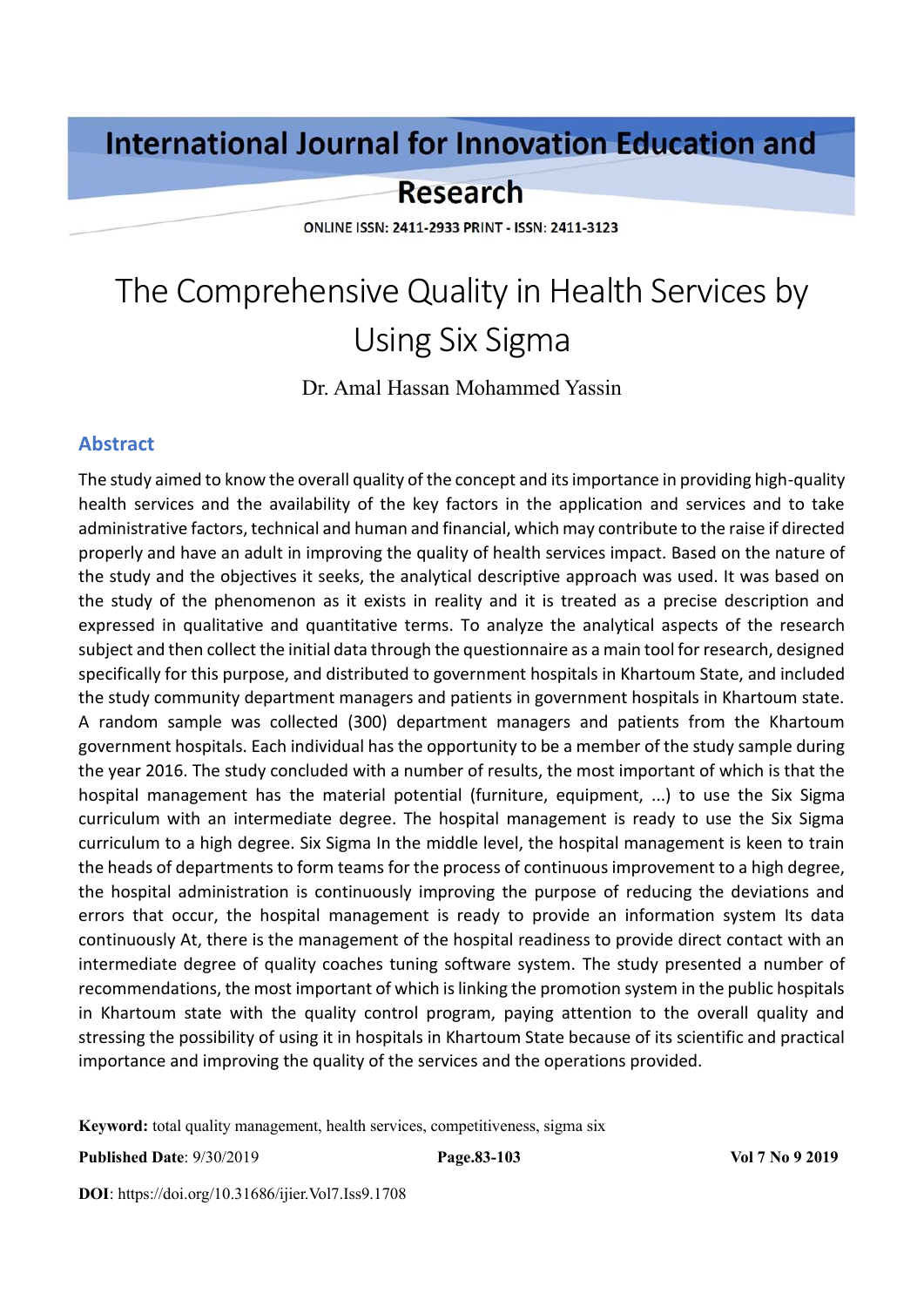# **The Comprehensive Quality in Health Services by Using Six Sigma**

**Dr. Amal Hassan Mohammed Yassin** Imam Abdulrahman Bin Faisal University

#### **Abstract**

*The study aimed to know the overall quality of the concept and its importance in providing high-quality health services and the availability of the key factors in the application and services and to take administrative factors, technical and human and financial, which may contribute to the raise if directed properly and have an adult in improving the quality of health services impact.*

*Based on the nature of the study and the objectives it seeks, the analytical descriptive approach was used. It was based on the study of the phenomenon as it exists in reality and it is treated as a precise description and expressed in qualitative and quantitative terms.*

*To analyze the analytical aspects of the research subject and then collect the initial data through the questionnaire as a main tool for research, designed specifically for this purpose, and distributed to government hospitals in Khartoum State, and included the study community department managers and patients in government hospitals in Khartoum state.*

*A random sample was collected (300) department managers and patients from the Khartoum government hospitals. Each individual has the opportunity to be a member of the study sample during the year 2016. The study concluded with a number of results, the most important of which is that the hospital management has the material potential (furniture, equipment, ...) to use the Six Sigma curriculum with an intermediate degree. The hospital management is ready to use the Six Sigma curriculum to a high degree. Six Sigma In the middle level, the hospital management is keen to train the heads of departments to form teams for the process of continuous improvement to a high degree, the hospital administration is continuously improving the purpose of reducing the deviations and errors that occur, the hospital management is ready to provide an information system Its data continuously At, there is the management of the hospital readiness to provide direct contact with an intermediate degree of quality coaches tuning software system.*

*The study presented a number of recommendations, the most important of which is linking the promotion system in the public hospitals in Khartoum state with the quality control program, paying attention to the overall quality and stressing the possibility of using it in hospitals in Khartoum State because of its scientific and practical importance and improving the quality of the services and the operations provided.*

**Keywords:** total quality management, health services, competitiveness, sigma six

# **Introduction:**

Quality within the common linguistic concepts expresses a status that is closely connected within the prescribed. Such prescribed thing might be tangible as goods or intangible as services. Which means that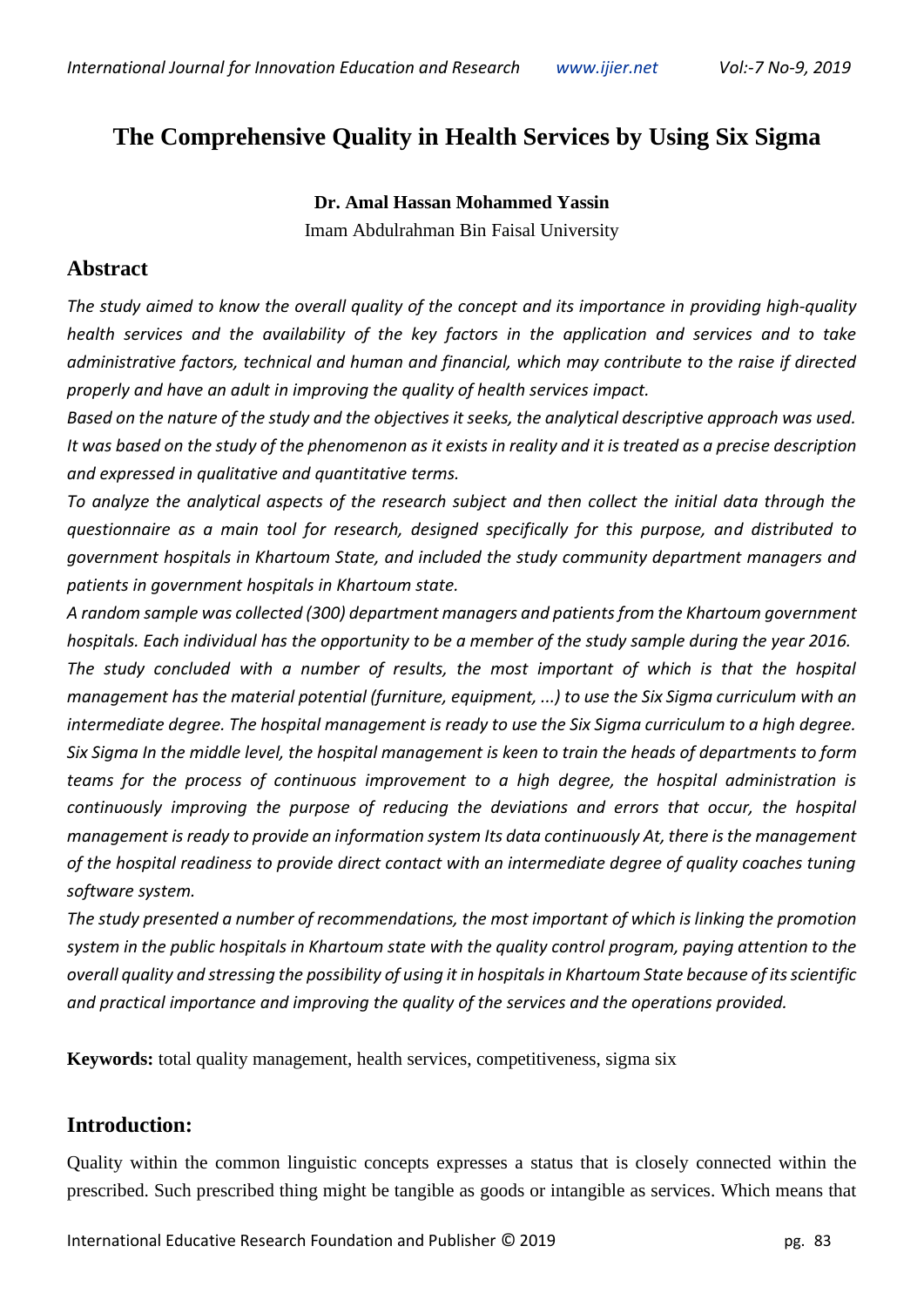the thing is prescribed thing is characterized by positive characteristics that is acceptable at least from the authority that deals with it. Accordingly, the quality is connected with tangible and intangible things in an acceptable manner since its described and embedded advantages surpass its disadvantages, or these things have obtained positive characteristics with certain levels of acceptance and rejection.<sup>(1)</sup>

The concept of comprehensive quality management is considered from modern administrative concepts which depends on a group of ideas and principles that enable the institutions that have various activities to apply it in order to accomplish the best performance, improve its productivity, increase its profits, improve its reputations in the market whether local or external.

The comprehensive external quality is regarded as the best method for moving forward as well as the basic measurement for preferentialism between institutions that has been used in various organizations due to extreme importance strategy which in turn increased its importance and its ability to remain in the computational market.

The quality of health services has developed since it focused on the clinical care in the hospitals. The doctor's relation with the patient considered as the core of quality. After that such concept when the service relation was with the client which means the emergence to the role of the team individuals whether medical, administrative, the supportive services in quality. For example, a high competent surgeon can make a successful surgery, but due to the weakness of the nursing services after the operation the complications occur on the final results of the surgery, consequently on quality service".<sup>(2)</sup>

The comprehensive quality management requires a continuous improvement processes for products, services; performance without any interruption, the perfectness shall be the second required goal that cannot be easily achieved. Therefore, the organization policy and its organizational structure, and the methods of its working shall be achieved on the basis of encouraging and supporting the improvement and development processes in order to provide the best continuously.

The aims of the study revolve around knowing the concept of the comprehensive quality and its importance in providing high quality health services and the extent of having both the primary factors in application and the services as well as taking into consideration financial, humanitarian, technical, and administrative factors that contribute, enhance, and have the optimal impact in improving the quality of health services. The study depended on the analytical descriptive approach through an applied study in order to know the importance of the comprehensive quality in health services.

The data of this study is culled by referring to literature, books, theses, scientific researches, financial reports, and magazines in order to build a theoretical framework of the study and accomplish its goals. In addition, a study case has been adopted in order to study the comprehensive quality and its importance in health services.

## **2. Theoretical framework:**

#### **The general concepts of the comprehensive quality management**

The concept of comprehensive quality management is considered from modern administrative concepts that depend on a group of ideas and principles of the institutions with its various fields and activities since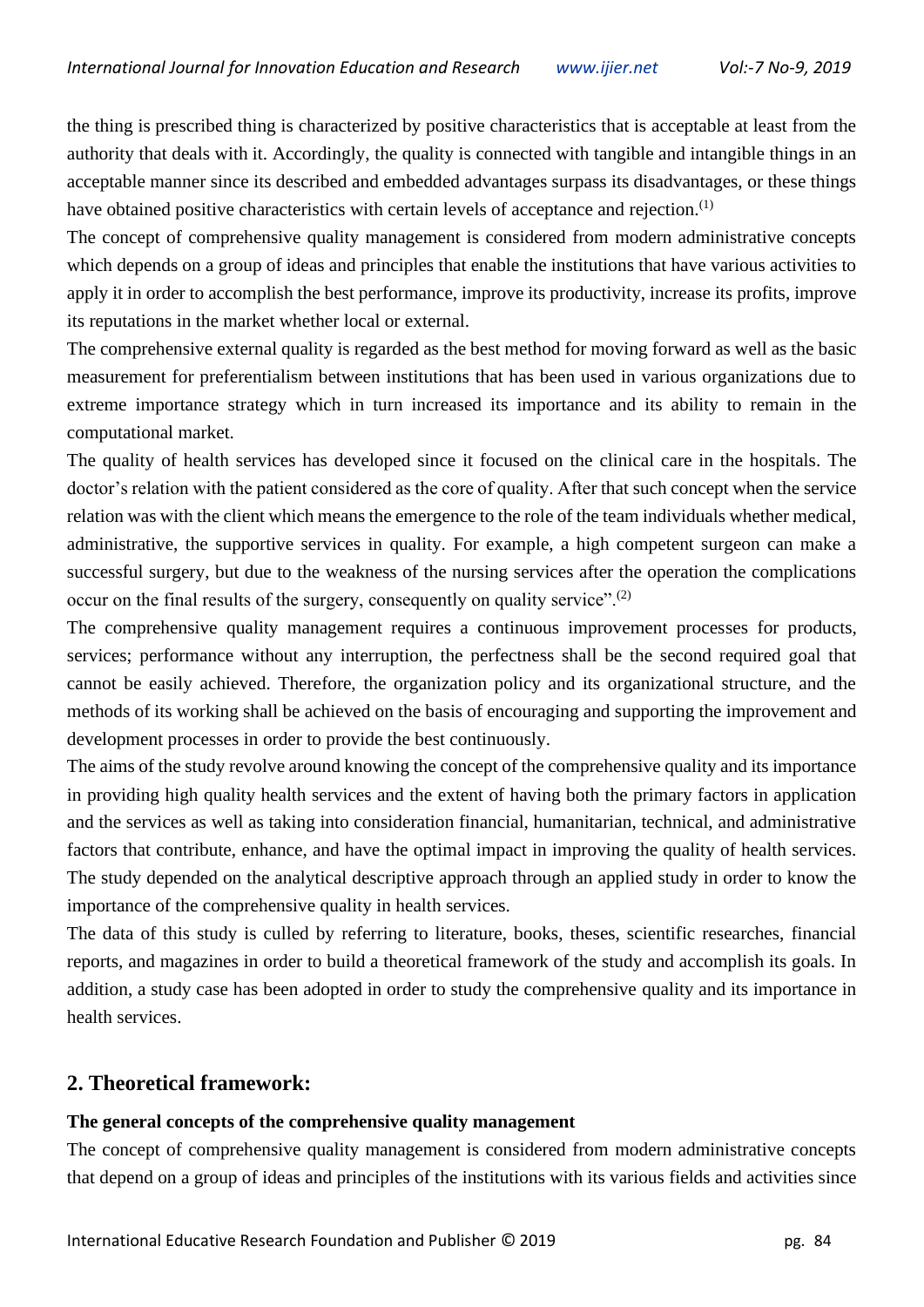applying comprehensive quality management reflects positively on institutions in terms of achieving the best performance, increasing their profits, improving their reputations in the external and local markets.

## **The most important definitions that tackled the concept of comprehensive quality management as follows:**

**The federal quality institute defines it as: "**a comprehensive applied approach aims at achieving the client's needs and expectancies that employ the quantitative methods for the purpose of continuous improvement in services and operations".<sup>(3)</sup>

It has another definition as " a long term effort that aims at orienting the whole institution's activities towards quality concept, the comprehensive quality management is accomplished when the institution becomes able to provide goods or services that meet the consumers' expectancies and when the commitment of the continuous improvement becomes as a part of organization culture".<sup>(4)</sup>

Alshebrawe believes that the concept of comprehensive quality management is one of the newest management concept and attempting approach for private and public sectors alike. The comprehensive quality management represent an excellent strategy for achieving the best competitive situation since it provides the methods and tools for such competitive situation, improves the knowledge and skills for the whole management levels. It constantly focuses on making continuous improvement in quality. It has a long term vision of the consumers, changes, and improvements that might occur.<sup>(5)</sup>

Researchers believe that most of comprehensive quality management definitions have the same basics in spite of its different definitions in terms of its concentrating on comprehensiveness, continuous improvement, working on satisfying the consumer, improving the participation between workers.

#### **The goals of comprehensive quality:(6)**

- Creating an environment that maintains and supports the continuous development.
- Involving the whole workers' effort in the organization.
- Improving and following the measurement tools for operations' performance.
- The necessity to reach the efficiency and effectiveness in productivity process to transforms the inputs to final outputs that serves the client's needs.
- Continuous improvement on the quality of outputs.
- Elevating the level of efficiency by increasing the mutual cooperation and efforts to the various management levels and supporting the group work.
- Guiding the workers to take the resolutions on the basis of facts not feelings.
- Finding a cultural context that increases the clients' awareness.
- Monitoring the whole efforts for attracting a large number of clients and to decrease their complaints if applicable.

#### **The primary requirements for applying the comprehensive quality management: (6)**

- Reshaping the system and the culture related to the organization.
- Marketing and promoting the program.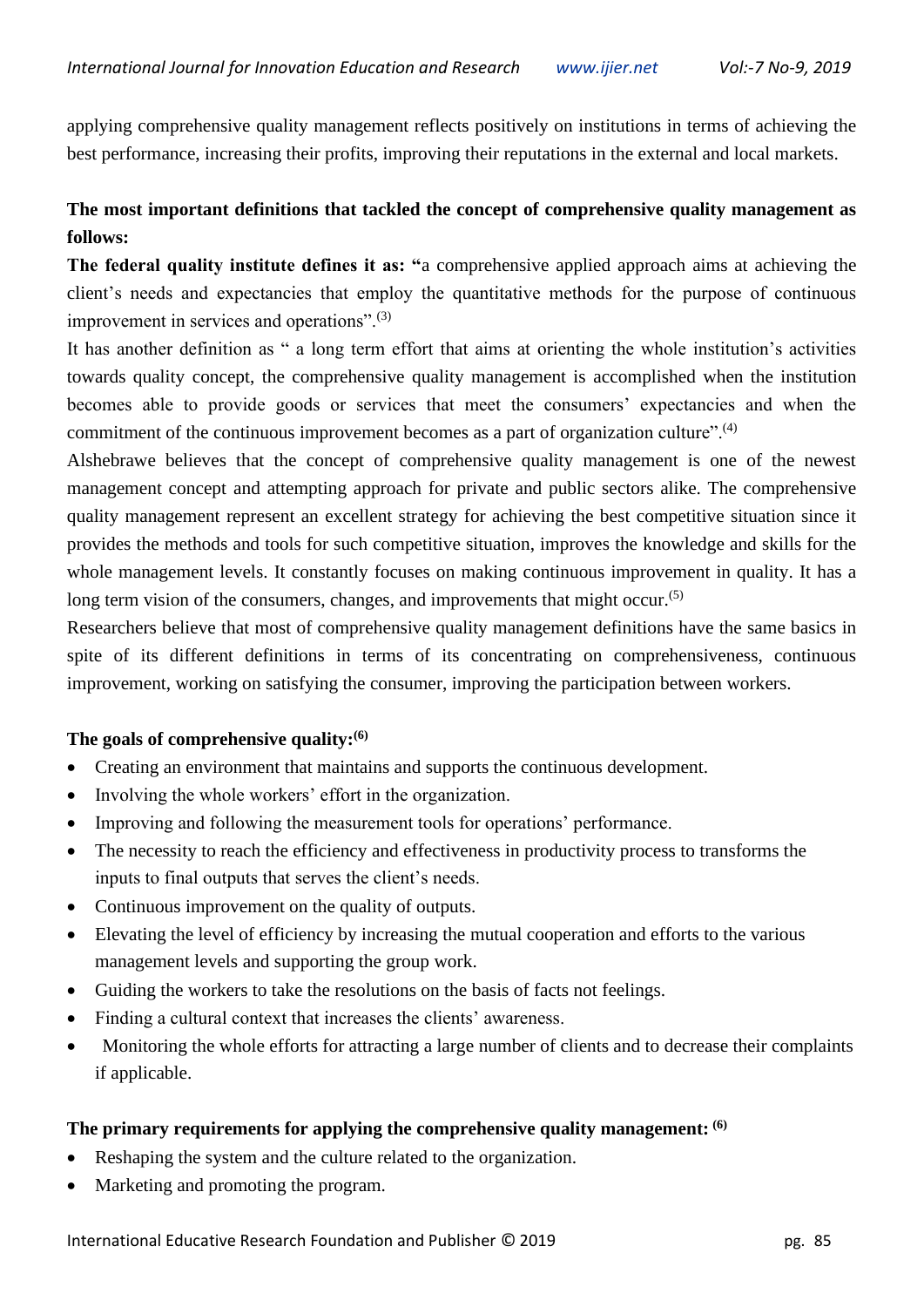- Teaching and training the workers.
- The assistance of specialized consultancies.
- Reshaping the work's team in order to accomplish the tasks effectively.
- Encouraging and motivating the workers toward working.
- Supervising the operations and watching their performance.

## **The strategic planning for the comprehensive quality**

It defines as: determining the primary objectives for obtaining a long term quality as well as the primary steps for accomplishing these objectives as well as adding indicators and measures for measuring the performance levels.(5)

The strategic planning in quality management starts by preparing and working to the next phase, thinking and predicting its future, the organization work nature as well as the strategies that will be followed to accomplish long term objectives are taken into consideration in this step. After that the determined plans will be developed, and then work planning for sections, workers, and existed activities that occur after determining them effectively.

#### **Comprehensive quality in health sectors:**

The interest in health services quality refers to the 1910 AD when Dr. Ierstink Doman suggested a system called the final results as a standard for hospitals performance, such system requires watching every patient for sufficient period to ensure the efficiency of the given remedy. If the remedy is ineffective, the hospital will look for the reasons behind that in order to attain benefits in the future.

American College of Surgeons has developed in 1917 a group of standards followed by a system for inspecting and searching in 1918 AD. After that in 1915 AD a mutual committee that is assigned to supervise on the organizations that provide health services. Next, in 1970 AD the standards have been reformulated to represent the optimal level of the quality levels that can be achieved.<sup>(7)</sup>

#### **The definition of quality in health field**

In the context of health care, the determined and hoped goal in any health system is to improve the health situation. The definition of quality becomes much harder when it is related to physical or psychological aspects and less harder when it is related to the health level in general.

Loohar defines the quality of health service as "the level that health services whether for individuals or community reach to elevate the general health level for accomplishing better life and by applying the latest scientific and technical that are accomplished through the best performance".<sup>(8)</sup>

It considers as new features of a developed service i.e. it defines as innovating new characteristics that attract the beneficiaries, distinguish doctors' performance or distinguish health service unit from others as follows:

- Integrated services.
- A lucrative waiting place.
- A computerized medical report.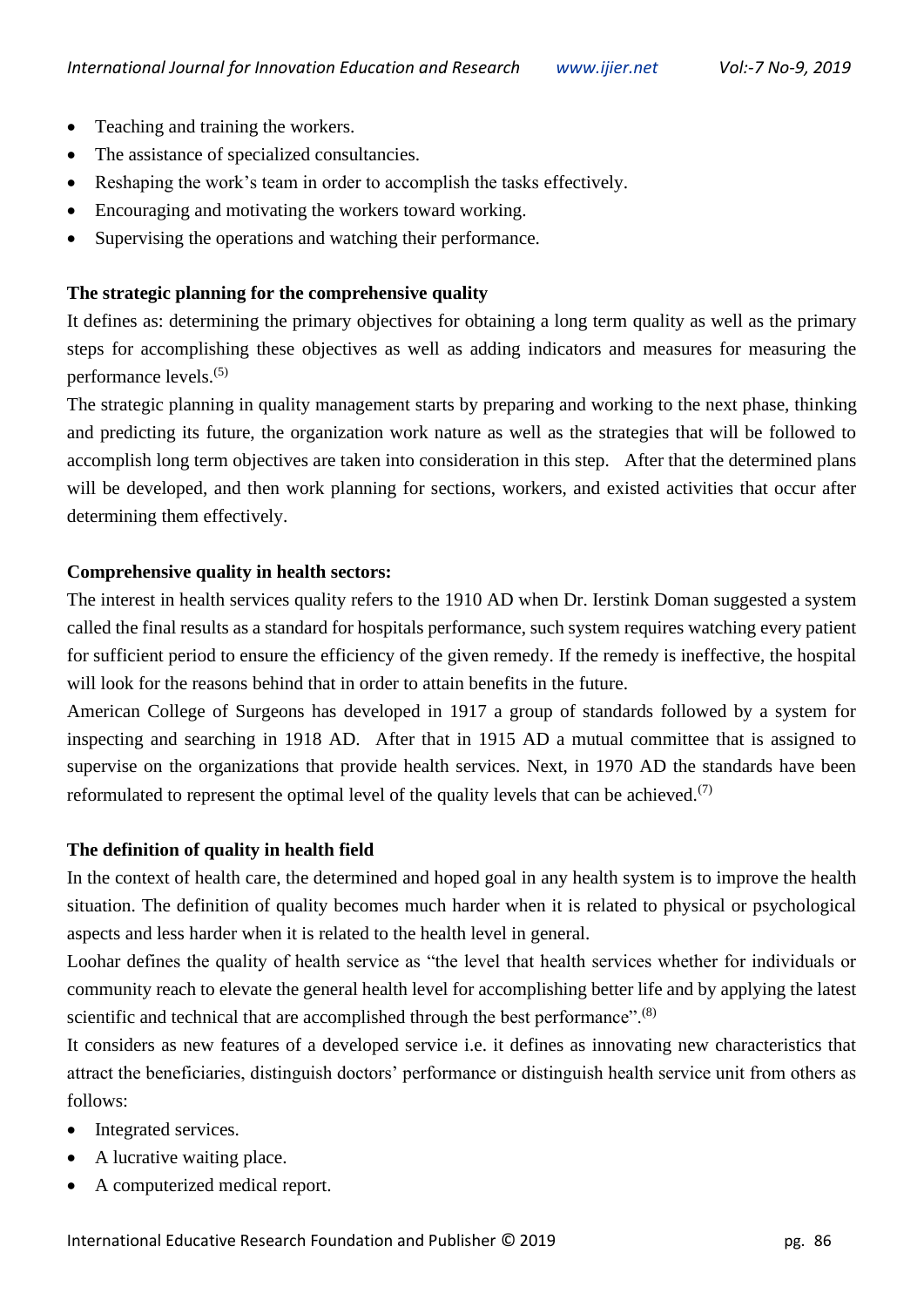- Providing hot meals in the internal section.
- Follow cases by phone.
- The instructions are clear and it shall be abided by the members of the health team.
- House follow-up visits. $(9)$

#### **The dimensions of comprehensive quality in health sectors:**

- **Continuous improvement:** the comprehensive quality management requires improvement operations to the products, services, performance without any interruption. The perfectness shall be the second required goal that cannot be easily achieved. Therefore, the organization policy and its organizational structure, and the methods of its working shall be achieved on the basis of encouraging and supporting the improvement and development processes in order to provide the best continuously. Thus, development and improvement process is the responsibility for everybody works in the organization like the presidents, subordinates, and the whole of organizational levels. $(10)$
- **Taking decisions according to the information:** improving the information systems is one of the best requirement for applying the comprehensive quality management because the existence of these essential information system enhances the level of certainty while taking decision and impact positively on cost and efficiency factors which reflect on the type of goods and provided services. When all the facts depend on achieving abundance in the information, it gives a clear view to the decision maker about the surrounding circumstances. Consequently, it helps him/her to take a decision in the light of these facts. Generally speaking, the computerized information system aids decision makers both to accomplish their tasks and to resolve the work problems effectively.<sup> $(10)$ </sup>
- **Supporting the higher management:** the success of the comprehensive quality management and applying its methodology depend on the extent of higher management's conviction and belief about its importance and necessity to accomplish the continuous improvement in the goods and service quality to find a good competitive center to the organization in the market. Such conviction shall be expressed through a continuous material and moral support, providing an appropriate organizational atmosphere by considering the new methodology of comprehensive quality management require taking strategic resolutions from the higher management of the organization that has only the authority to take these resolutions.
- **Concentrating on the patient:** which considers one of the most important pillars on the comprehensive quality management. The international Malcom Award has allocated 25% of the evaluation marks in order to obtain such award.<sup>(7)</sup> In a condition to connect the organization success in the long run with the organization interest of its clients and how to accomplish their wishes through its efforts in maintaining its customers and its ability to respond instantly to their dynamic needs and wishes constantly. Besides, providing services that satisfying or exceeding their expectancies.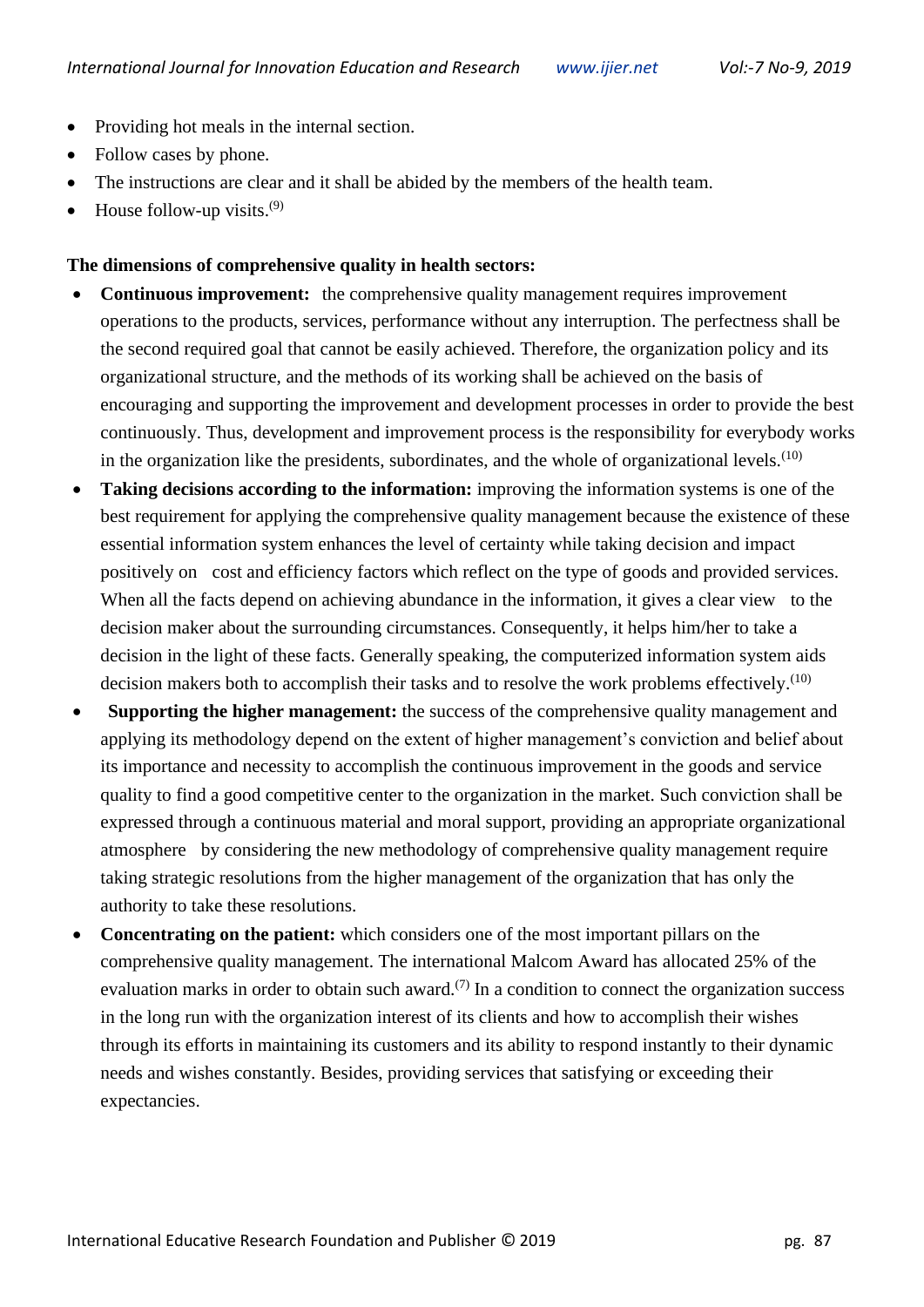#### **The benefits of applying the comprehensive quality in health sectors:**

It is clearly obvious from the objective usage to the comprehensive quality management achieving various successes that are represented by the following points:  $(8)$ 

- 1- Achieving profitability and a competitive ability in the market.
- 2- Diminishing the accidents and complaints.
- 3- Achieving consumers' satisfaction.
- 4- Increasing the organizational efficiency.
- 5- Accomplishing various benefits.

#### **The desired goals from applying the comprehensive quality: (9)**

- 1- Achieving patients' satisfaction: includes improving the relations with the patients (open communications) and the patients' satisfaction about the provided services.
- 2- Improving the competitive ability.
- 3- Improving the quantitative productivity i.e. increasing the number of patients in one bed.
- 4- Decreasing the cost of health services production.
- 5- Decreasing and preventing the medical errors.

#### **The fields of applying the comprehensive quality management in health sectors: (10)**

- 1- **The level of care effectiveness**: the level of achieving the used health procedures to achieve the desired goals of it i.e. when the care improves the human age in addition to the ability of having the job performance and the constant feeling of enjoyment and happiness.
- 2- **Appropriateness:** choosing the appropriate health procedures for the patient case.
- 3- **Acceptance:** accepting the patient and community in order to use a certain health procedure.
- 4- The ability to access a health service: such as the waiting lists that are used for obtaining appointments whether in outpatient clinics, hypnosis, or to make surgeries.
- 5- **Equity**: the extent of having health care for those who really need it and the inequality of obtaining it among the categories of the society for unhealthy reasons.
- 6- **Efficiency:** the optimal usage for the resources and costs by taking into consideration other needs. Study case has been used in governmental hospitals in Khartoum state in order to know the extent of commitment and higher management support in quality control as well as the extent of having the processes and systems in applying the comprehensive quality.

#### **Applying aspect:**

Study community expresses all the phenomenon terminologies that are studied by the researcher. Therefore, study community defines all the individuals or things that compose the study subject. Study community includes departments' managers and patients in the governmental hospitals in Khartoum state. The study tool after verifying its validity was distributed to three arbitrators in a number of official universities, and then it was randomly distributed to the workers in the medical and administrative sectors in the governmental hospitals in Khartoum. The number of questionnaires reached to (320) while the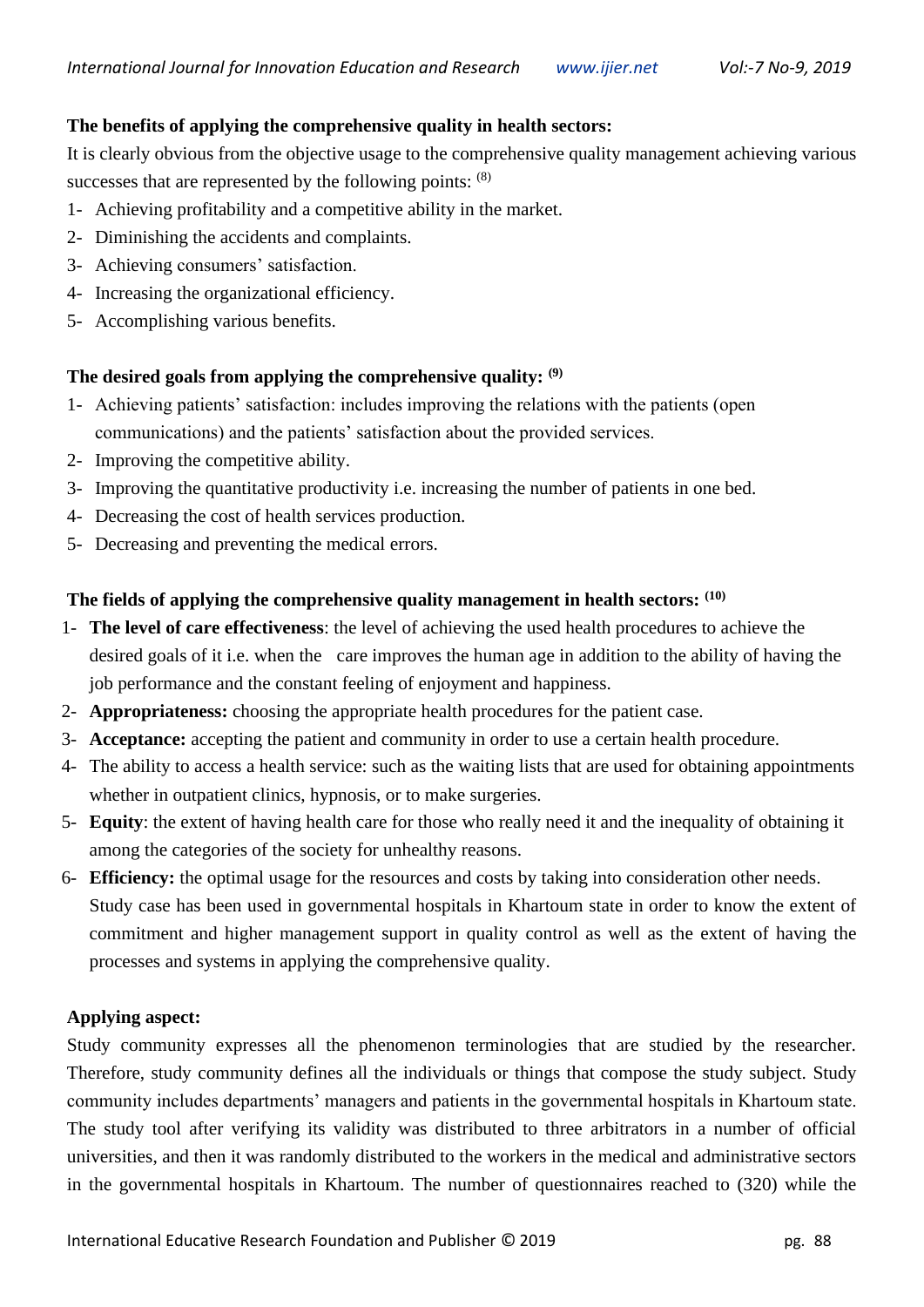number of recovered questionnaires reached to (300) and the recovery percentage reached approximately to (94%), it has been ascertained after the verification that all of them are valid to be included in the analysis. Study tool has been prepared and developed that is represented by a questionnaire for collecting data about the study variables, after a comprehensive reviewing to the literatures and related studies to the study subject. The researcher will touch upon rendering the study content as follows:

**The first section**: includes demographic information about the study sample which involves (age, scientific qualification, years of experience, work field, the number of training courses that have been enrolled in the field of six sigma).

**The second section:** includes the questionnaire axis which includes (22) paragraph that are distributed to (4) axis: commitment, higher management support, quality control tools, applying the program six sigma in the hospitals in Khartoum state, it includes (5) paragraphs continuous improvement and quality control and includes (6) paragraphs.

The extent of having the human materials in quality control and applying the approach of six sigma and included 5 pages, the extent of having the processes and the systems in applying six sigma in order to obtain an outstanding results in quality control and included (6) pages. The researcher has adopted five points scale/Likert to determine the level of responses in study tool by adding the symbol  $(x)$  to the answer that reflects their approval degree whether very high, high, intermediate, low, very low in order to evaluate the level of responses on the study axis from the perspective of workers in medical and administrative sector in the governmental hospitals in Khartoum state. Three levels of arithmetic averages have been adopted as follows:

| Intermediate    | Evaluation           |  |  |
|-----------------|----------------------|--|--|
| More than 3.6   | High quality         |  |  |
| From 2.6 to 3.6 | Acceptable           |  |  |
| Less than 2.6   | Requires development |  |  |

**The first hypothesis:** there is no statistically significant effect to the commitment and higher management support at the significant level  $(0.05)$ .

To discuss such hypothesis the averages and standard deviations have been taken to the evaluations of the study tool sample on the paragraphs of the first study axis. Table (4) clarifies that. In addition, sample T. test was applied to the individual samples on the general deviations to the paragraphs that measure the extent of commitment and higher management support on the quality control in the hospitals in Khartoum state from the point of view of the administrative and medical staff as demonstrated in Table (1).

The first axis of the study contains (5) paragraphs that elaborates the most important methods of the commitment and higher management support such as the quality control in the hospitals in Khartoum state (acceptable) through the result of its general arithmetic average that reached to (3.50) the arithmetic averages and standard deviations have been taken for each paragraph of the study as demonstrated in the following Table (4):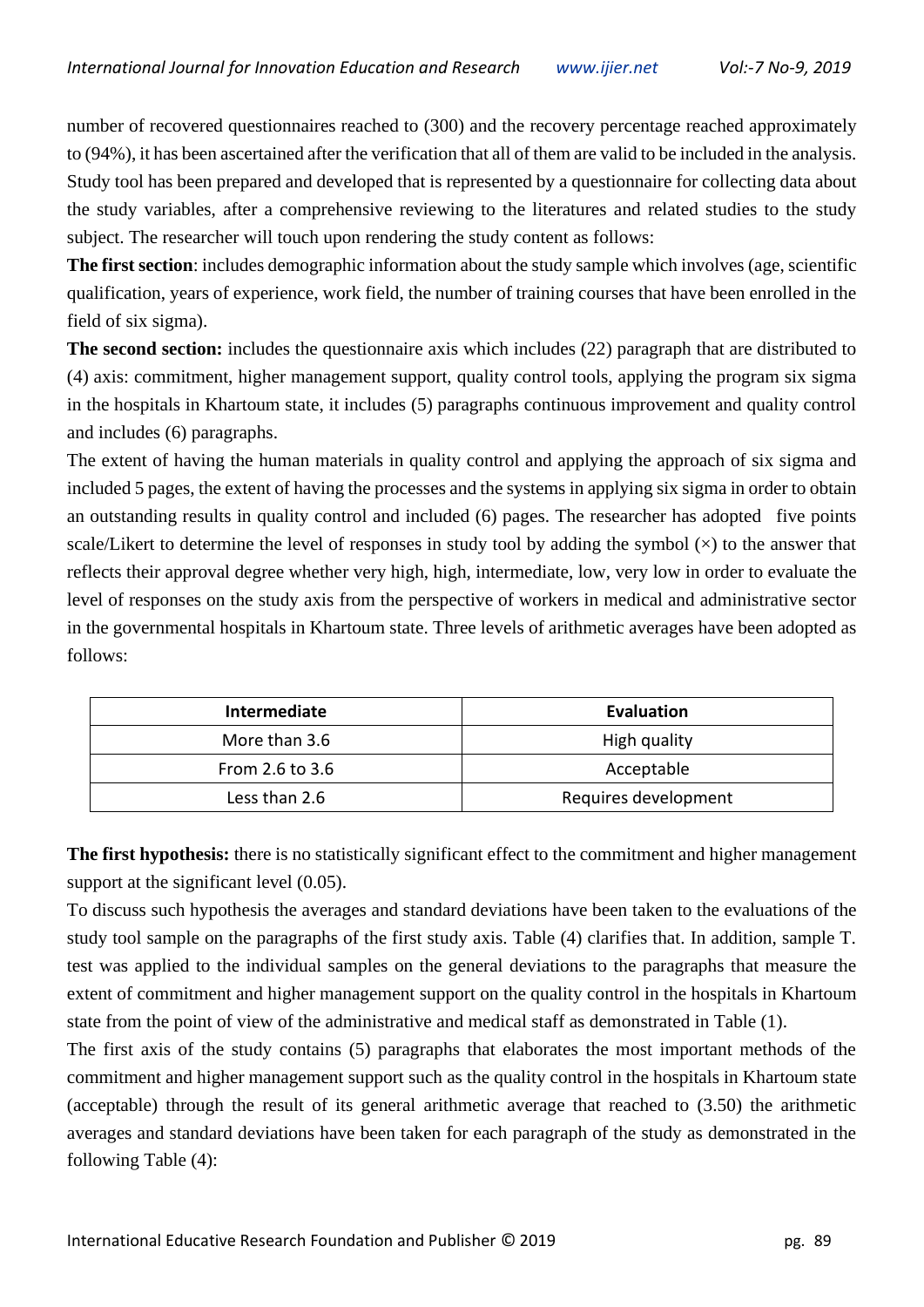Table (1) the averages and standard deviations to the commitment paragraphs and higher management support on quality control in the hospitals in Khartoum state (n=300).

| No.   | <b>Paragraphs</b>                                                                                                                                     | <b>Arithmetic</b> | <b>Evaluation</b> | <b>Standard</b> | Variation     | of<br><b>Degree</b> |
|-------|-------------------------------------------------------------------------------------------------------------------------------------------------------|-------------------|-------------------|-----------------|---------------|---------------------|
|       |                                                                                                                                                       | average           |                   | deviation       | <b>Factor</b> | homogeneity         |
| $1 -$ | hospital<br>The<br>administration<br>the<br>has<br>necessary<br>preparation to<br>use six sigma                                                       | 3.84              | High quality      | 0.80            | 21%           | Homogeneous         |
| $2 -$ | approach<br>hospital<br>The<br>administration<br>the<br>has<br>financial<br>accessibility to<br>use six sigma<br>approach                             | 3.45              | Acceptable        | 1.08            | 31%           | Homogeneous         |
| $3-$  | hospital<br>The<br>administration<br>has the physical<br>possibility<br>(furniture,<br>equipment)<br>to use six sigma<br>approach                     | 3.49              | Acceptable        | 1.06            | 30%           | Homogeneous         |
| $4-$  | The<br>hospital<br>administration<br>ready<br>is<br>to<br>provide<br>the<br>facilities, time,<br>and tools to<br>employ quality<br>control<br>program | 3.47              | Acceptable        | 1.08            | 31%           | Homogeneous         |
| $5-$  | The<br>administration<br>clear<br>has<br>$\mathsf{a}$<br>strategic plan in                                                                            | 3.28              | Acceptable        | 1.08            | 33%           | Homogeneous         |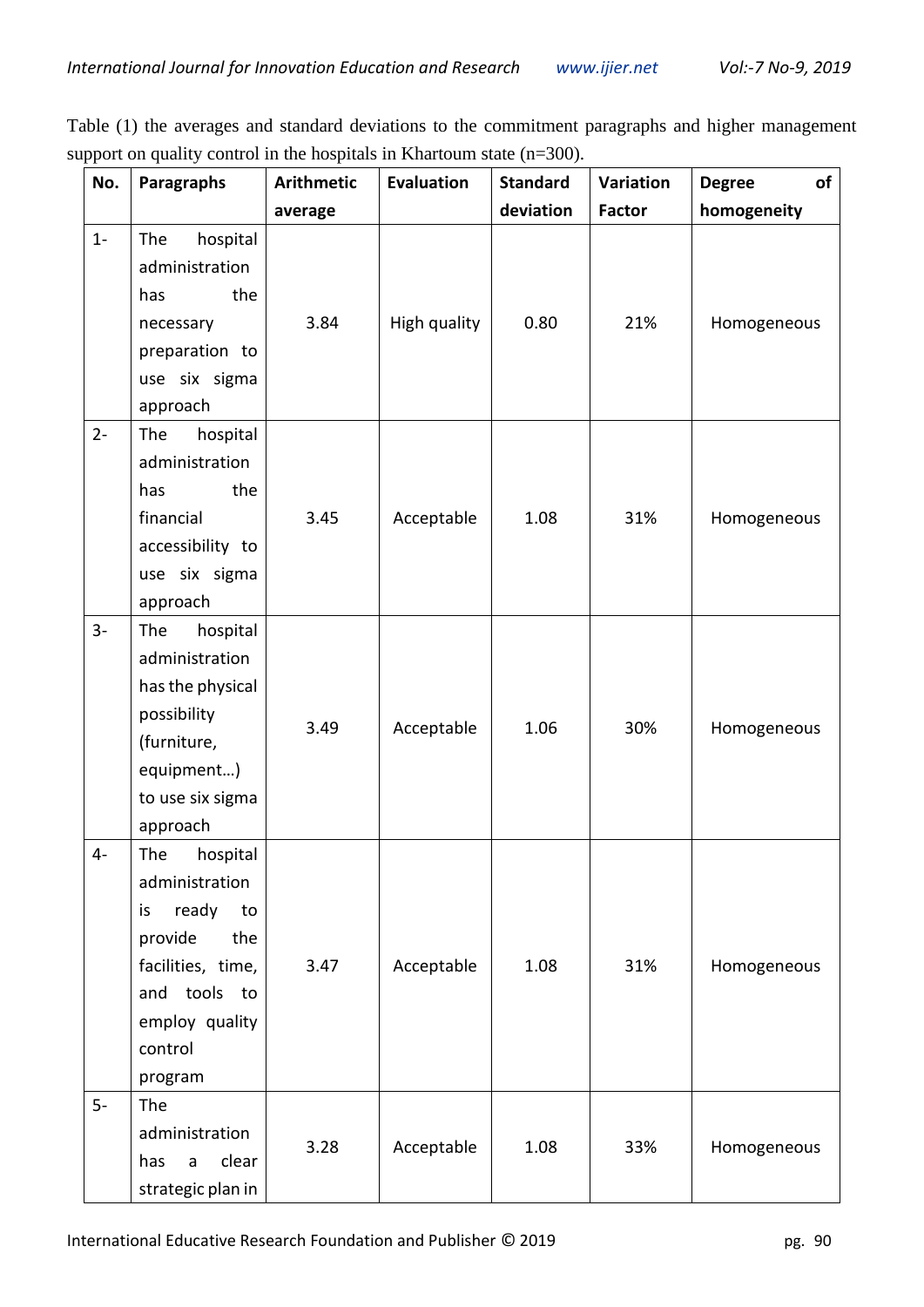| applying               | <b>SİX</b> |      |            |      |     |             |
|------------------------|------------|------|------------|------|-----|-------------|
| sigma                  |            |      |            |      |     |             |
| approach               |            |      |            |      |     |             |
| <b>Overall average</b> |            | 3.50 | Acceptable | 0.86 | 29% | Homogeneous |

**Resource:** prepared by the researcher by employing SPSS.

Table (1) points out that paragraph (1) "The hospital administration has the necessary preparation to use six sigma approach" occupies the first rank with arithmetic average (3.84) high quality, followed by paragraph (3) "The hospital administration has the physical possibility (furniture, equipment…) to use six sigma approach" with arithmetic average (3.49) intermediate degree, and then paragraph (5) "The administration has a clear strategic plan in applying six sigma approach".

The questions of the first axis: around commitment and higher management and tools support in quality control and applying six sigma approach in the hospitals in Khartoum state.





The high proportion indicated that hospital administration has the necessary preparation to use six sigma approach as well as the physical possibility (furniture, equipment…) to use six approach with intermediate degree. Moreover, the administration has a clear strategic plan in applying six sigma approach with intermediate degree as well.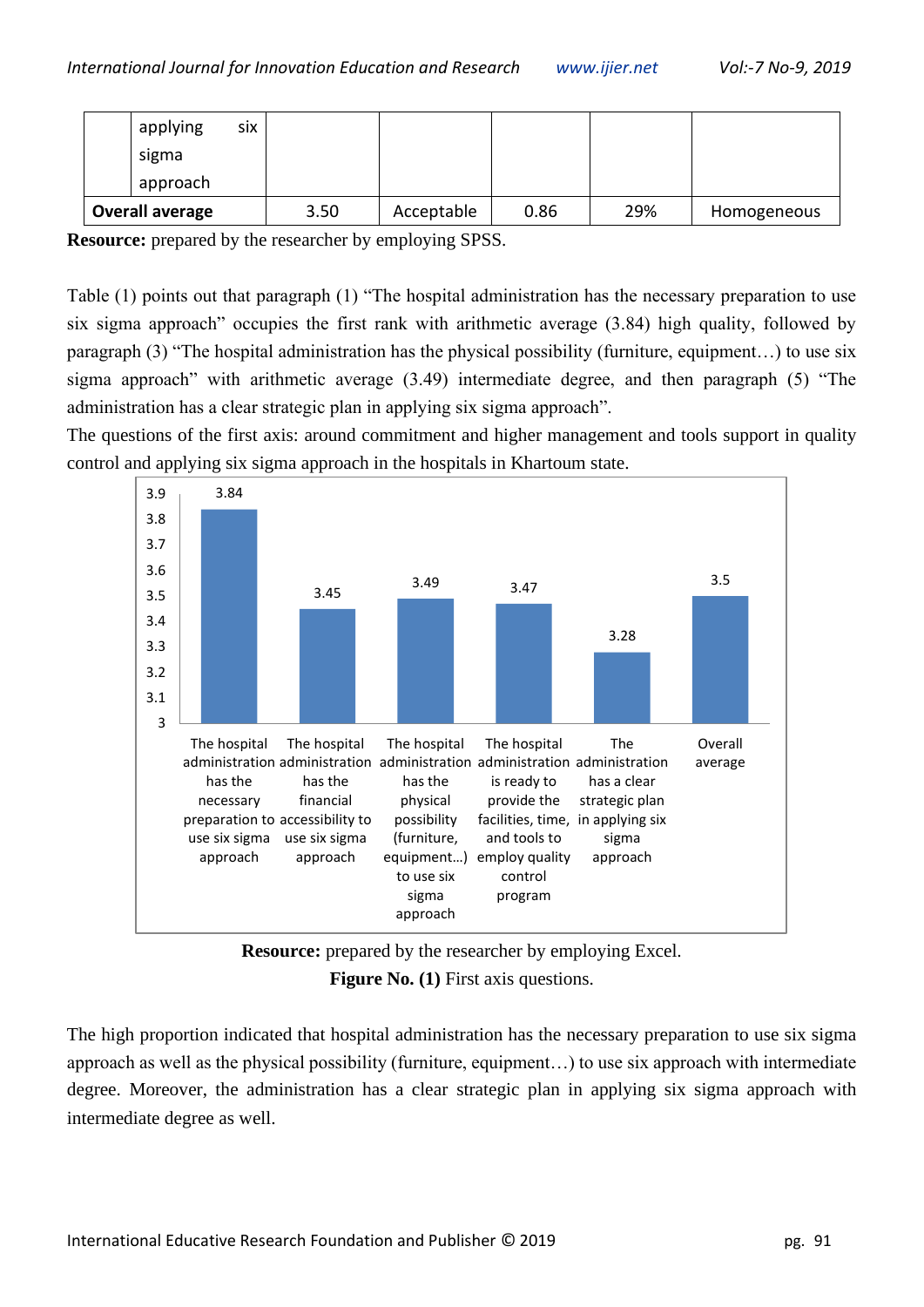Table (2) the findings of employ one sample. T test on the arithmetic average to measure the level of commitment and higher management support on quality control in the hospitals in Khartoum state (n-  $=300$ ).

| <b>Field</b>                           | <b>Arithmetic</b><br>average | <b>Standard</b><br>deviation | The degrees of<br>freedom | T value | <b>Statistical</b><br>significant |
|----------------------------------------|------------------------------|------------------------------|---------------------------|---------|-----------------------------------|
| Measure the level of<br>commitment and |                              |                              |                           |         |                                   |
| higher management                      |                              |                              |                           |         |                                   |
| support on quality<br>control in the   | 3.50                         | 0.86                         | 299                       | 70.582  | 0.00                              |
| hospitals in                           |                              |                              |                           |         |                                   |
| Khartoum state.                        |                              |                              |                           |         |                                   |

**Resource:** prepared by the researcher by employing SPSS

Table (2) shows that a statistically significant effect at a significant level ( $a \le 0.05$ ) the level of commitment and higher management support on quality control in the hospitals in Khartoum state since T value reached to (70.582) with a statistical significant of (0.00).

The high proportion indicated that hospital administration keens on training the department heads to constitute work teams for the process of continuous improvement. In addition, hospital administration makes continuous improvement for the purpose of decreasing the errors and deviations that might occur.

**The second hypothesis**: there is no statistically significant effect to the continuous improvement in quality control and applying six sigma approach at a significant level (0.05).

For the purpose of discussing such hypothesis the arithmetic averages and standard deviations for the study sample evaluations have been taken on the paragraphs of the study second axis as demonstrated in Table (3). Besides, one sample t. Test on the arithmetic averages has been applied on the paragraphs that measure the extent of applying the continuous improvement methods in quality control and in the application of six sigma approach in the hospitals in Khartoum state according to the perspectives of the workers in the medical and administrative sectors in Khartoum hospitals as shown in Table (9).

The second axis questions includes (6) paragraphs that tackle the most important methods for continuous improvement in quality control and applying six sigma approach in the hospitals in Khartoum state since the study sample considers the degree of continuous improvement in both quality control and in the application of six sigma approach in the hospitals in Khartoum state is high with the arithmetic average indication that reached to (4.11). The arithmetic averages and standard deviations for each study paragraph as shown in Table (3) as follows:

Table (3) arithmetic averages and standard deviations to the continuous improvement paragraphs in quality control and applying six sigma approach in the hospitals in Khartoum state (n=300)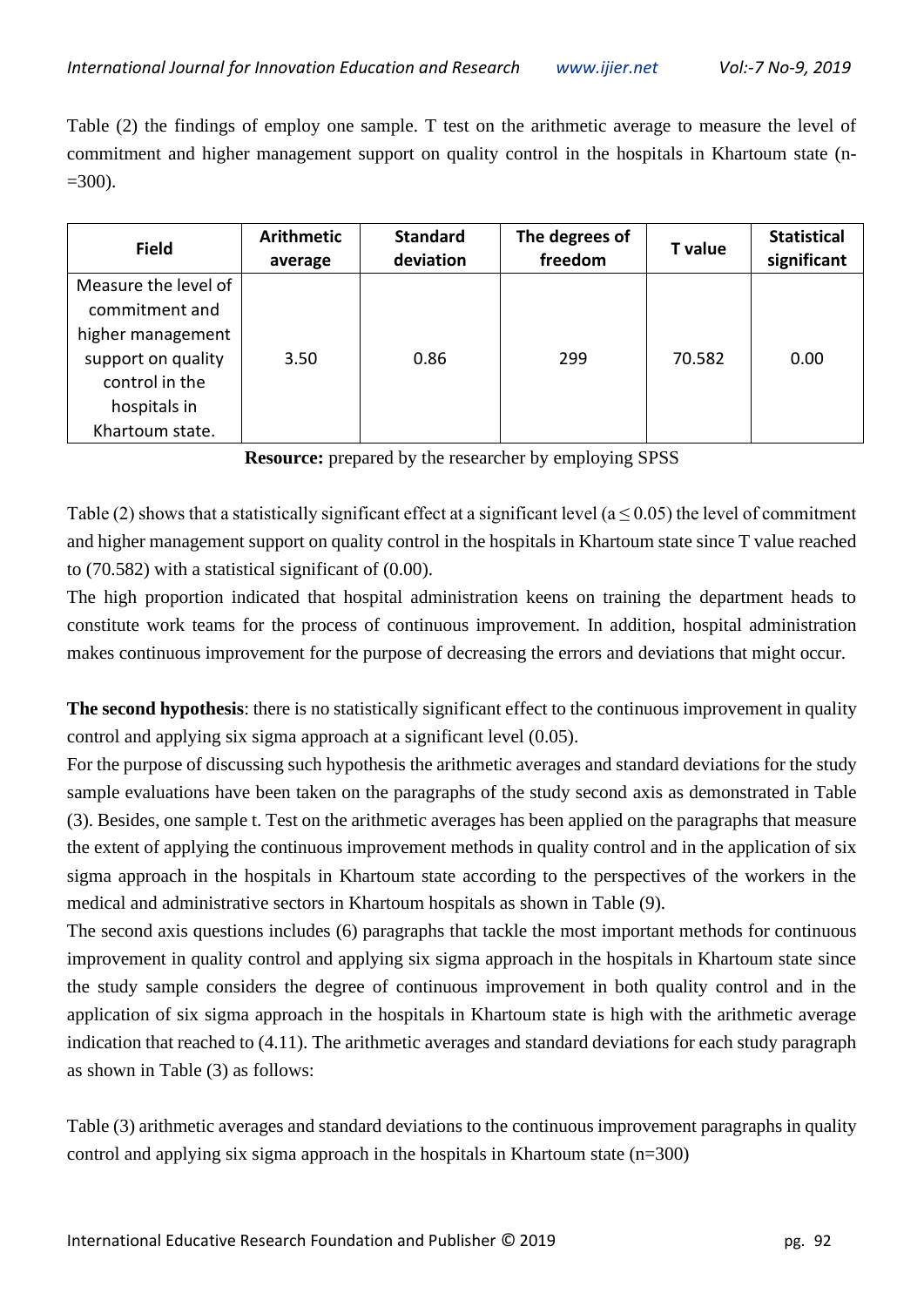| No.   |                   | <b>Arithmetic</b> | <b>Evaluation</b> | <b>Standard</b> | Variation     | Degree of   |
|-------|-------------------|-------------------|-------------------|-----------------|---------------|-------------|
|       | <b>Paragraphs</b> | average           |                   | deviation       | <b>Factor</b> | homogeneity |
| $1 -$ | The hospital      |                   |                   |                 |               |             |
|       | administration    |                   |                   |                 |               |             |
|       | considers the     |                   |                   |                 |               |             |
|       | continuous        | 4.06              | High quality      | 0.82            | 20%           | Homogenous  |
|       | improvement       |                   |                   |                 |               |             |
|       | as a part of      |                   |                   |                 |               |             |
|       | quality           |                   |                   |                 |               |             |
|       | requirements      |                   |                   |                 |               |             |
| $2 -$ | The hospital      |                   |                   |                 |               |             |
|       | administration    |                   |                   |                 |               |             |
|       | depends on six    |                   |                   |                 |               |             |
|       | sigma approach    |                   |                   |                 |               |             |
|       | for the purpose   |                   |                   |                 |               |             |
|       | of developing     | 4.09              | High quality      | 0.73            | 18%           | Homogenous  |
|       | knowledge to      |                   |                   |                 |               |             |
|       | the dimensions    |                   |                   |                 |               |             |
|       | of artistic and   |                   |                   |                 |               |             |
|       | administrative    |                   |                   |                 |               |             |
|       | process           |                   |                   |                 |               |             |
| $3-$  | The hospital      |                   |                   |                 |               |             |
|       | administration    |                   |                   |                 |               |             |
|       | keens on          |                   |                   |                 |               |             |
|       | knowing           |                   |                   |                 |               |             |
|       | clients'          | 4.13              | High quality      | 0.80            | 19%           | Homogenous  |
|       | suggestions in    |                   |                   |                 |               |             |
|       | improving the     |                   |                   |                 |               |             |
|       | quality of        |                   |                   |                 |               |             |
|       | services          |                   |                   |                 |               |             |
| $4-$  | The hospital      |                   |                   |                 |               |             |
|       | administration    |                   |                   |                 |               |             |
|       | keens on          |                   |                   |                 |               |             |
|       | training          |                   |                   |                 |               |             |
|       | department        | 4.14              | High quality      | 0.71            | 4%            | Homogenous  |
|       | heads on          |                   |                   |                 |               |             |
|       | constituting      |                   |                   |                 |               |             |
|       | work teams for    |                   |                   |                 |               |             |
|       | the process of    |                   |                   |                 |               |             |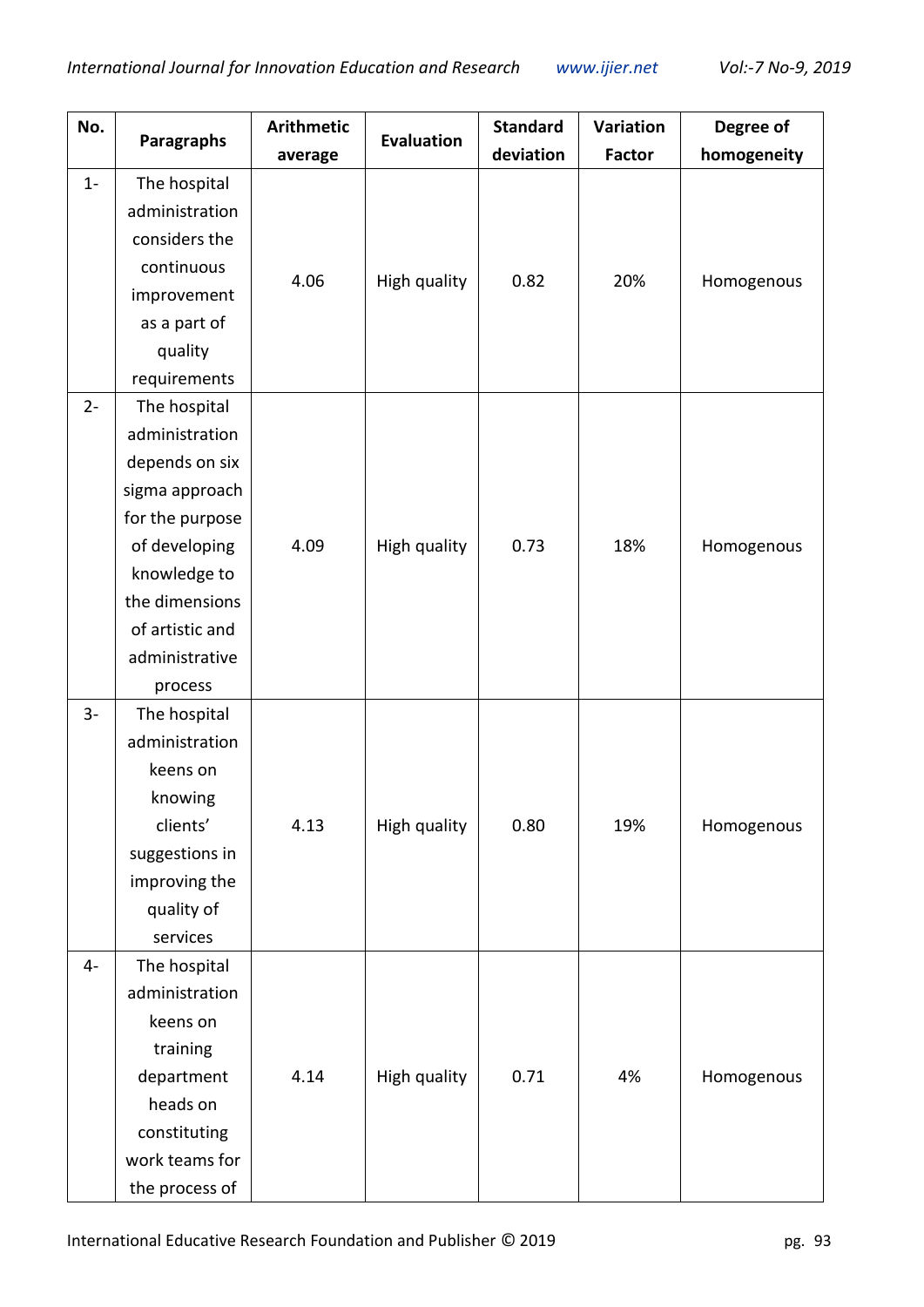|      | continuous             |      |              |      |     |            |
|------|------------------------|------|--------------|------|-----|------------|
|      | improvement            |      |              |      |     |            |
| $5-$ | The hospital           |      |              |      |     |            |
|      | administration         |      |              |      |     |            |
|      | makes the              |      |              |      |     |            |
|      | necessary              |      |              |      |     |            |
|      | actions to             | 4.13 | High quality | 0.74 | 18% | Homogenous |
|      | ensure that the        |      |              |      |     |            |
|      | plans of quality       |      |              |      |     |            |
|      | improvement            |      |              |      |     |            |
|      | are executed           |      |              |      |     |            |
|      | by the workers         |      |              |      |     |            |
| 6.   | The hospital           |      |              |      |     |            |
|      | administration         |      |              |      |     |            |
|      | makes                  |      |              |      |     |            |
|      | continuous             |      |              |      |     |            |
|      | improvement            |      |              |      |     |            |
|      | for the purpose        |      |              |      |     |            |
|      | of decreasing          | 4.14 | High quality | 0.74 | 18% | Homogenous |
|      | both the               |      |              |      |     |            |
|      | deviations and         |      |              |      |     |            |
|      | the mistakes           |      |              |      |     |            |
|      | that might             |      |              |      |     |            |
|      | occur in               |      |              |      |     |            |
|      | applying six           |      |              |      |     |            |
|      | sigma approach         |      |              |      |     |            |
|      | <b>Overall average</b> | 4.11 | High quality | 0.49 | 12% | Homogenous |

**Resource:** prepared by the researcher by the using of SPSS

Table (2) indicates that paragraph (4) "" occupies the first rank with arithmetic average (4.14) with a high degree, subsequent by paragraph (6) with arithmetic average (4.14) with a high degree.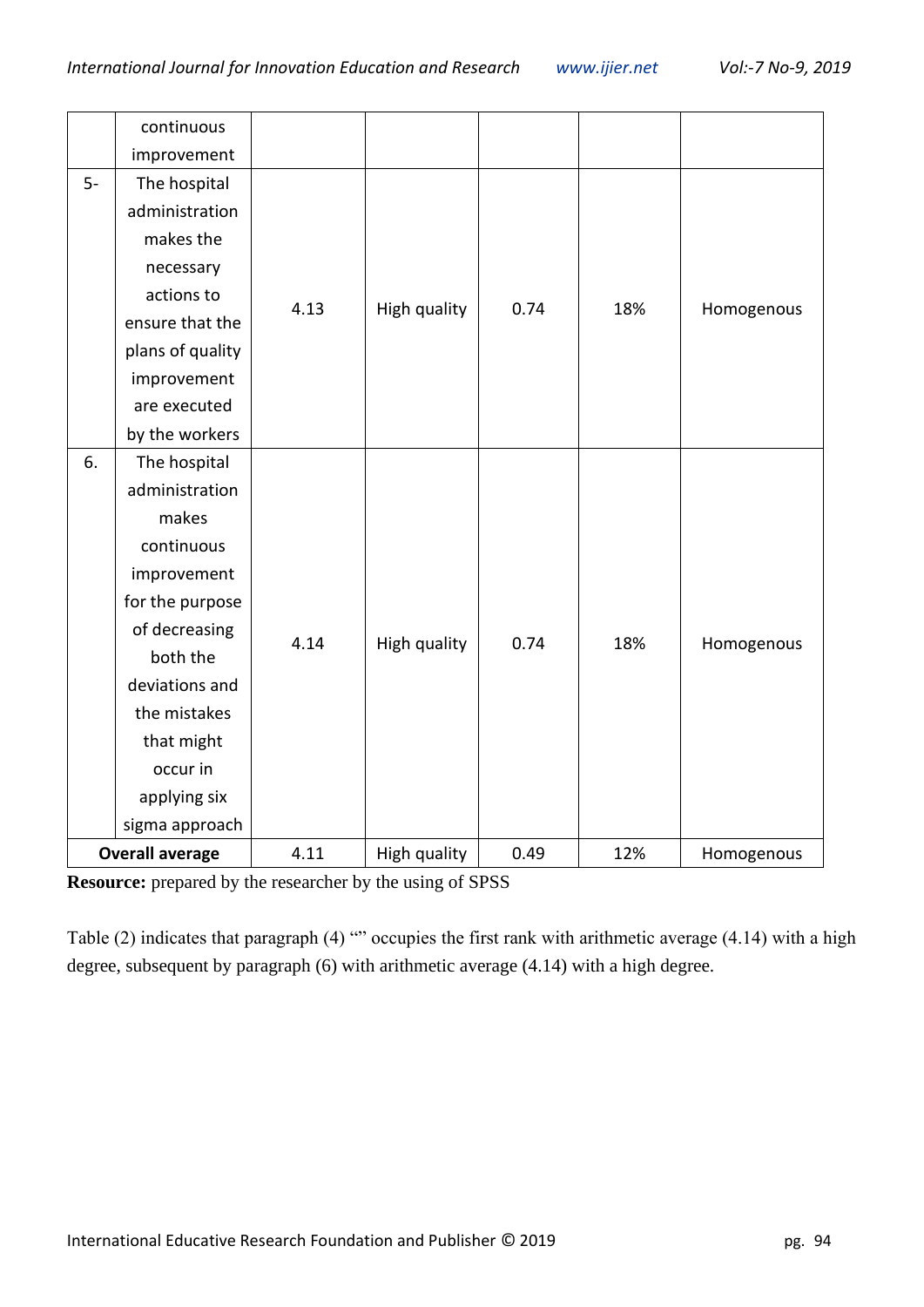

**The second axis questions about the continuous improvement in quality control**

**Source:** prepared by the researcher by using Excel Figure (2) demonstrates the questions of the second axis

Table (4) the results of one sample T. test to the overall average to measure the extent of applying the methods of continuous improvement in quality control and applying six sigma approach in the hospitals in Khartoum state (n=300).

| <b>Field</b>       | <b>Arithmetic</b><br>average | <b>Standard</b><br>deviations | Degrees of<br>freedom | <b>T</b> value | A statistical<br>significant |
|--------------------|------------------------------|-------------------------------|-----------------------|----------------|------------------------------|
| Measures the       |                              |                               |                       |                |                              |
| extent of applying |                              |                               |                       |                |                              |
| the continuous     |                              |                               |                       |                |                              |
| improvement        |                              |                               |                       |                |                              |
| methods and        | 4.11                         | 0.49                          | 299                   | 144.487        | 0.00                         |
| applying six sigma |                              |                               |                       |                |                              |
| approach in the    |                              |                               |                       |                |                              |
| hospitals in       |                              |                               |                       |                |                              |
| Khartoum state.    |                              |                               |                       |                |                              |

Source: prepared by the researcher by using SPSS.

• Table (4) shows a statistically significant effect at the statistical significant ( $a \le 0.05$ ) in applying the continuous methods in quality control and in six sigma approach in hospitals in Khartoum state since T value reached to (144.487) with a statistical significant of (0.00).

**The second hypothesis:** there is no statistically significant effect concerning the abundance of human resources in quality control and applying six sigma approach at a statistical significant (0.05).

To discuss such hypothesis the arithmetic averages and standard deviations have been taken to the evaluations of the study tool sample on the paragraphs of the second study axis. Table (11) clarifies that.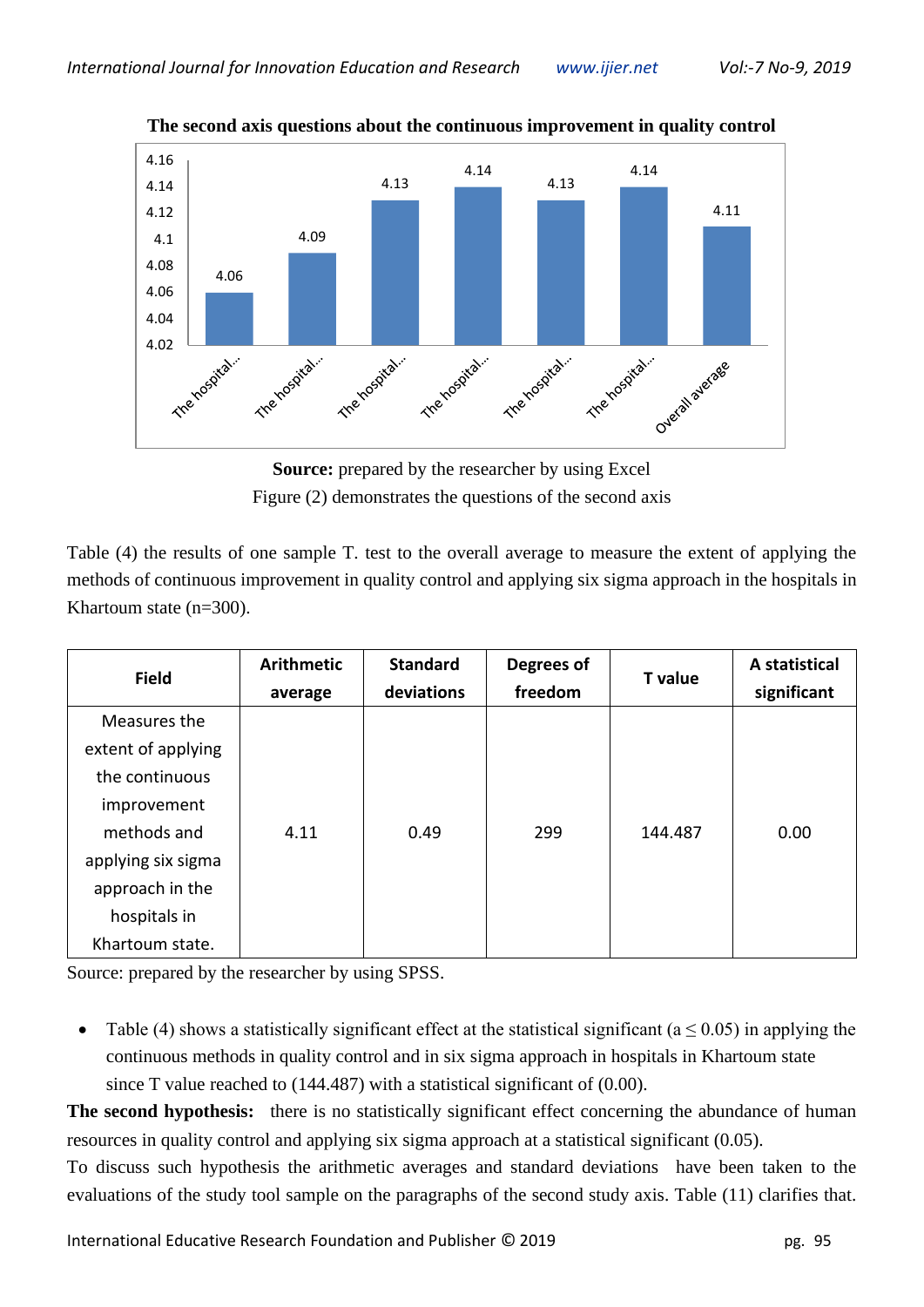In addition, sample T. test was applied to the individual samples on the general average to the paragraphs that measure the extent of applying human resources on quality control and applying six sigma approach in the hospitals in Khartoum state from the point of view of the administrative and medical workers in Khartoum hospitals as demonstrated in Table (5).

The third axis of the study contains (5) paragraphs that elaborates the most important methods regarding the abundance of human resources in quality control and applying six sigma approach in the hospitals in Khartoum state (intermediate) by its arithmetic average indication that reached to (3.39) the arithmetic averages and standard deviations have been taken for each paragraph of the study as demonstrated in the following Table (5):

| No.   |                  | <b>Arithmetic</b> |                   | <b>Standard</b> | Variation     | Degree of   |
|-------|------------------|-------------------|-------------------|-----------------|---------------|-------------|
|       | Paragraphs       | average           | <b>Evaluation</b> | deviation       | <b>Factor</b> | homogeneity |
| $1 -$ | The hospital     |                   |                   |                 |               |             |
|       | administration   |                   |                   |                 |               |             |
|       | is not ready for |                   |                   |                 |               |             |
|       | connecting the   | 3.10              | Acceptable        | 1.04            | 34%           | Homogeneous |
|       | promotions in    |                   |                   |                 |               |             |
|       | hospitals with   |                   |                   |                 |               |             |
|       | quality control  |                   |                   |                 |               |             |
|       | program          |                   |                   |                 |               |             |
| $2 -$ | The hospital     |                   |                   |                 |               |             |
|       | administration   |                   |                   |                 |               |             |
|       | is successfully  |                   |                   |                 |               |             |
|       | ready for        |                   |                   |                 |               |             |
|       | connecting the   | 3.37              | Acceptable        | 0.94            | 28%           |             |
|       | higher           |                   |                   |                 |               | Homogeneous |
|       | management       |                   |                   |                 |               |             |
|       | awards with      |                   |                   |                 |               |             |
|       | quality control  |                   |                   |                 |               |             |
|       | program.         |                   |                   |                 |               |             |
| $3-$  | The hospital     |                   |                   |                 |               |             |
|       | administration   |                   |                   |                 |               |             |
|       | is able and      |                   |                   |                 |               |             |
|       | ready to assign  | 3.76              | High quality      | 0.95            | 25%           | Homogeneous |
|       | consultancies    |                   |                   |                 |               |             |
|       | and experts for  |                   |                   |                 |               |             |
|       | applying quality |                   |                   |                 |               |             |

Table (5) the averages and standard deviations to the paragraphs of abundance of human resources in quality control and applying six sigma approach in the hospitals in Khartoum state (n=300).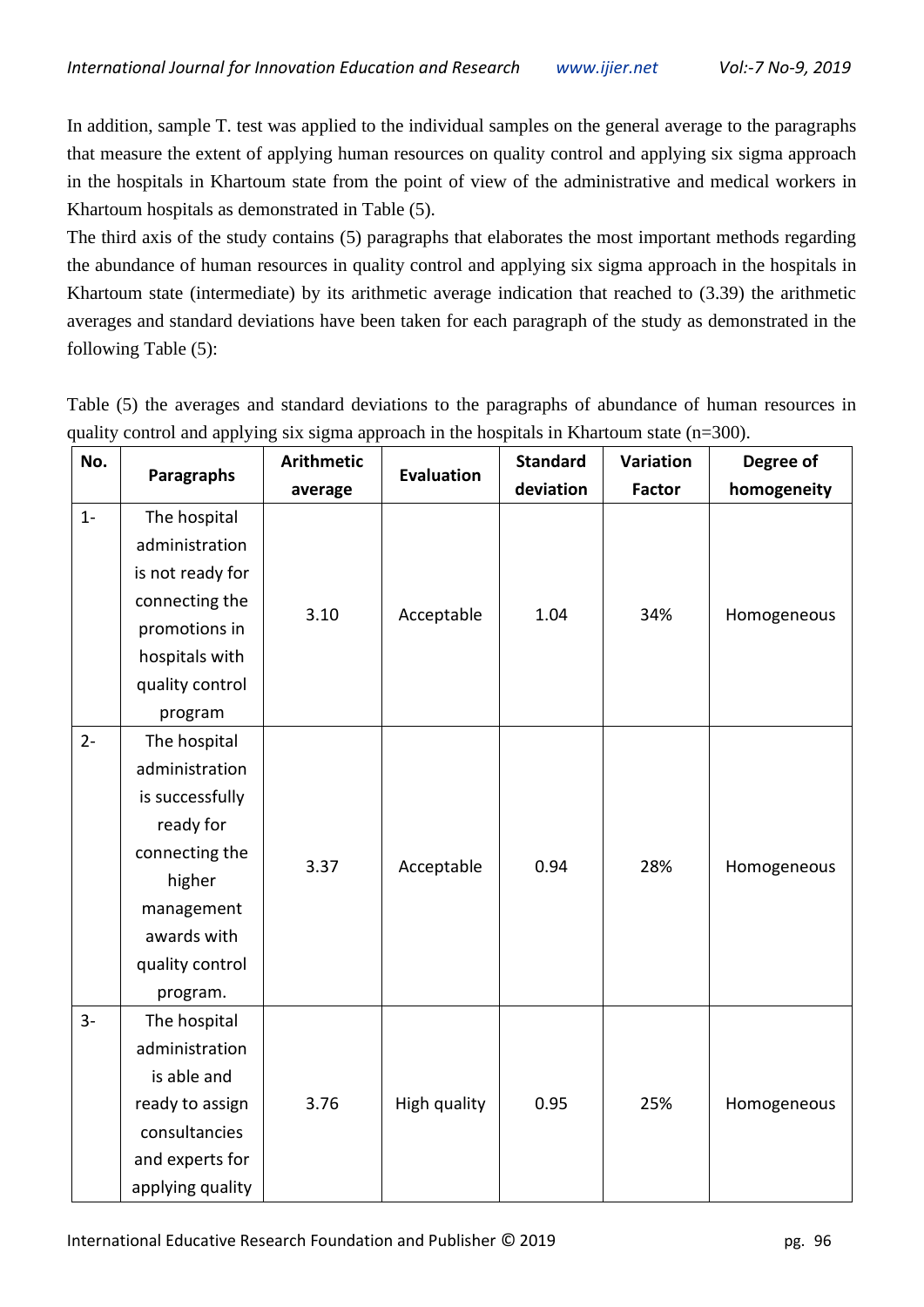|      | control                |      |            |      |     |             |
|------|------------------------|------|------------|------|-----|-------------|
|      | program.               |      |            |      |     |             |
| $4-$ | The hospital           |      |            |      |     |             |
|      | administration         |      |            |      |     |             |
|      | provides               |      |            |      |     |             |
|      | material               |      |            |      |     |             |
|      | incentives to          |      |            |      |     |             |
|      | the workers            | 3.40 | Acceptable | 1.09 | 32% | Homogeneous |
|      | who take the           |      |            |      |     |             |
|      | full                   |      |            |      |     |             |
|      | responsibility         |      |            |      |     |             |
|      | for executing          |      |            |      |     |             |
|      | quality control        |      |            |      |     |             |
|      | program                |      |            |      |     |             |
| $5-$ | The hospital           |      |            |      |     |             |
|      | administration         |      |            |      |     |             |
|      | provides moral         |      |            |      |     |             |
|      | incentives to          |      |            |      |     |             |
|      | the workers            |      |            |      |     |             |
|      | who take the           | 3.35 | Acceptable | 1.06 | 32% | Homogeneous |
|      | full                   |      |            |      |     |             |
|      | responsibility         |      |            |      |     |             |
|      | for executing          |      |            |      |     |             |
|      | quality control        |      |            |      |     |             |
|      | program                |      |            |      |     |             |
|      | <b>General average</b> | 3.39 | Acceptable | 0.72 | 21% | Homogeneous |

**Resource:** prepared by the researcher by using SPSS.

Table (5) indicates that paragraph 3 "The hospital administration is able and ready to assign consultancies and experts for applying quality control program" occupies the first rank with arithmetic average (3.76) high degree while paragraph 1 "The hospital administration is not ready for connecting the promotions in hospitals with quality control program" occupies the last rank with arithmetic average (3.10) an intermediate degree.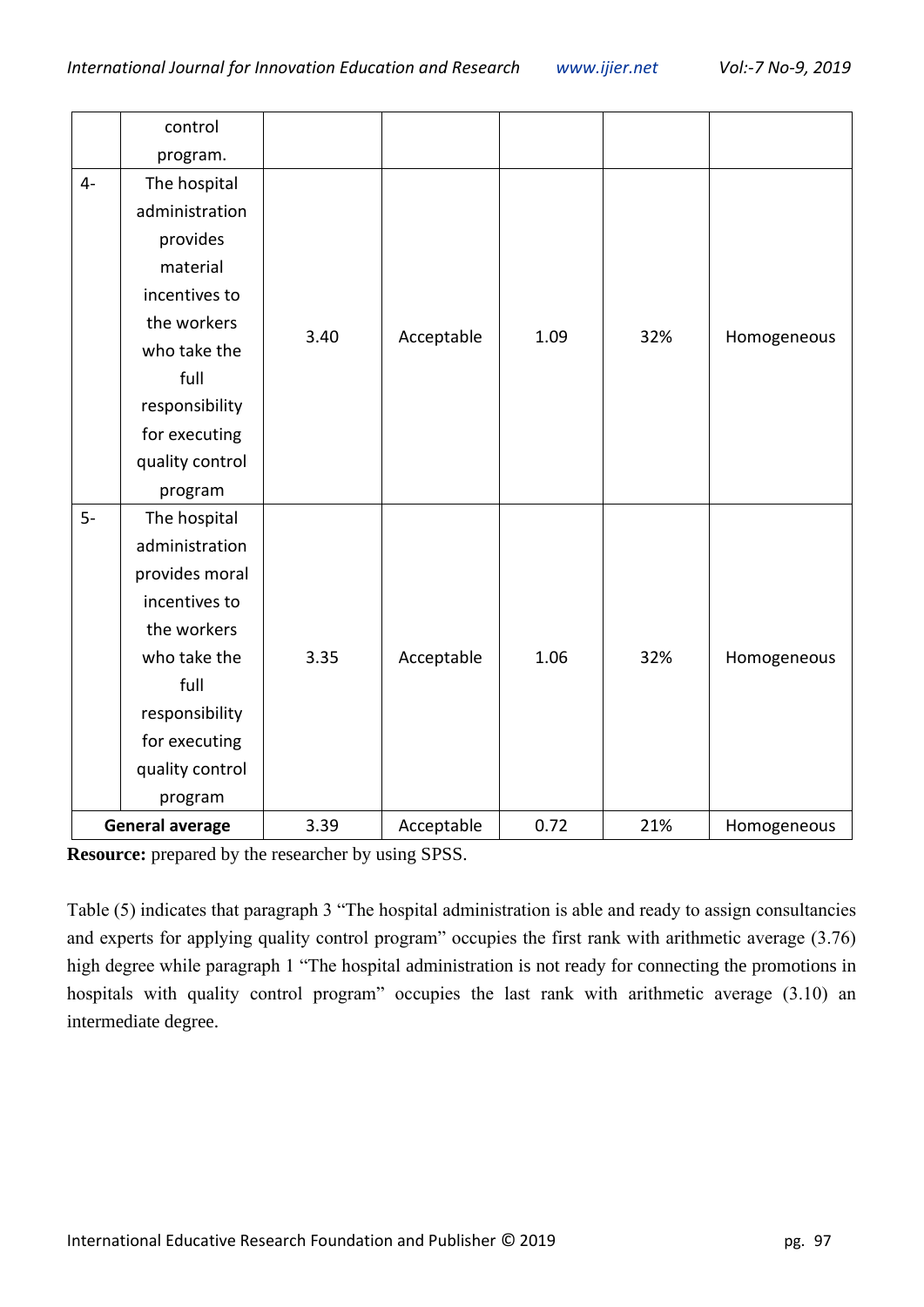**Third axis questions:** the extent of having the human resources in quality control and applying six sigma approach.



**Source:** prepared by the researcher by using Excel. **Figure (3)** clarifies the questions of the third axis

The high proportion of the hospital administration indicated that it has the ability and readiness for assigning consultancies and experts to apply quality control program. Besides, hospital administration is ready to connect the promotions in the hospitals with quality control program with a low degree.

Table (9) the results of applying one sample.t test to the overall average for measuring the extent of applying the abundance of human resources on quality control and applying six sigma approach in the hospitals in Khartoum state (n=300).

| <b>Field</b>       | <b>Arithmetic</b> | <b>Standard</b> | Degrees of | <b>T</b> value | A statistical |
|--------------------|-------------------|-----------------|------------|----------------|---------------|
|                    | average           | deviations      | freedom    |                | significant   |
| Measuring the      |                   |                 |            |                |               |
| extent of applying |                   |                 |            |                |               |
| the abundance of   |                   |                 |            |                |               |
| human resources    |                   |                 |            |                |               |
| on quality control | 3.39              | 0.72            | 299        | 82.154         | 0.00          |
| and applying six   |                   |                 |            |                |               |
| sigma approach in  |                   |                 |            |                |               |
| the hospitals in   |                   |                 |            |                |               |
| Khartoum state     |                   |                 |            |                |               |

**Source:** prepared by the researcher by using SPSS.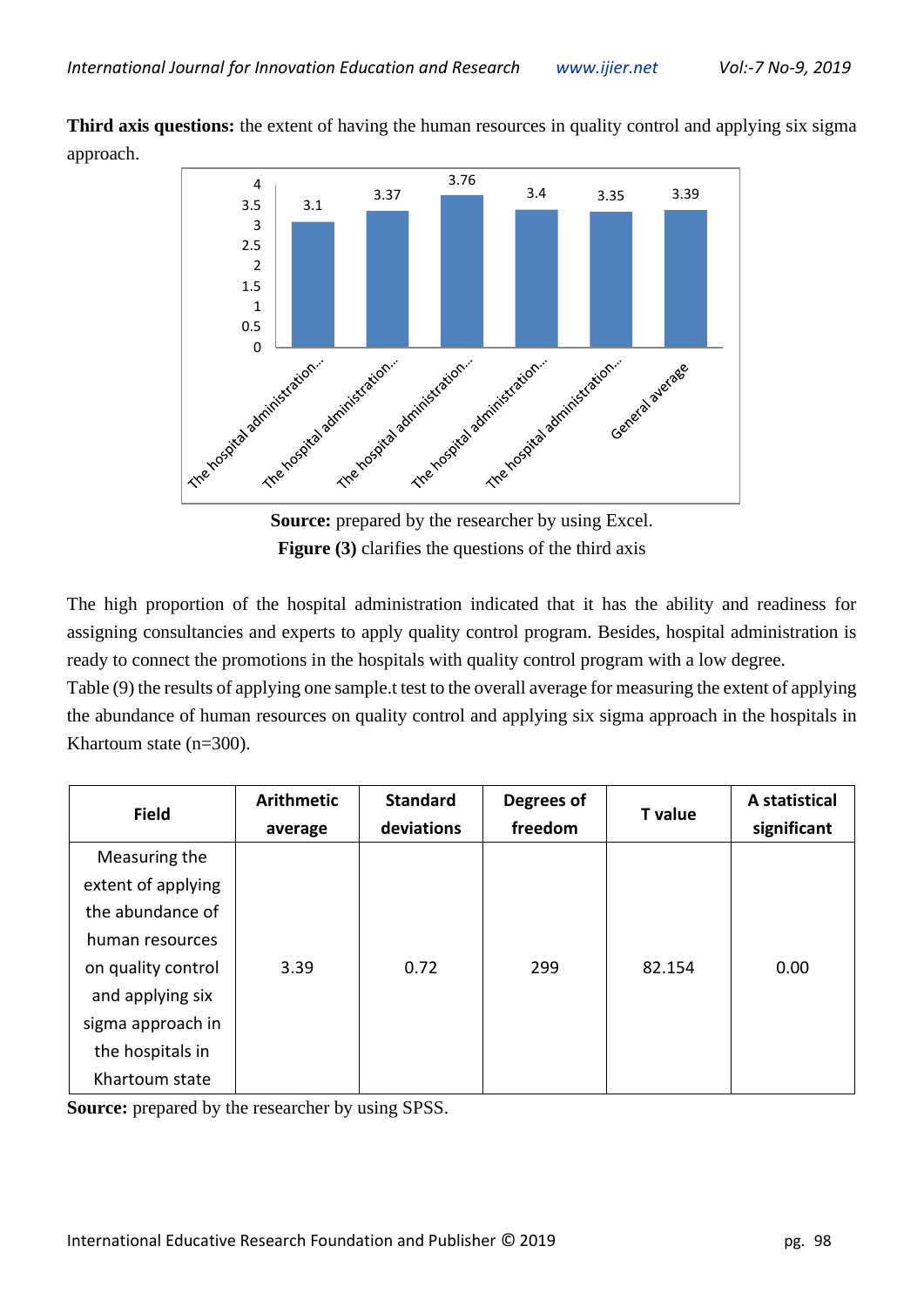Table (6) shows a statistically significant effect at a statistical significant ( $a \le 0.05$ ) in applying the methods of the abundance of human resources on quality control and applying six sigma approach in the hospitals in Khartoum state since the (T) value reached to (82.154) with a statistical significant of (0.00).

The fourth hypothesis: there is no statistically significant effect to both processes and systems of quality control and applying six sigma approach at a statistical significant (0.05).

To discuss such hypothesis the arithmetic averages and standard deviations have been taken to the evaluations of the study tool sample on the paragraphs of the second study axis. Table (7) clarifies that. In addition, sample T. test was applied to the individual samples on the general deviations to the paragraphs that measure the impact of processes and systems on quality control and in the application of six sigma approach in Khartoum state from the point of view of the administrative and medical staff as demonstrated in Table (7).

The questions of the second axis contains (6) paragraphs that tackle the most important methods of quality control to the processes and systems in the hospitals in Khartoum state. The study sample believes that the degree of processes and systems on quality control in hospitals in Khartoum state is (high) by its arithmetic average indication that reached to (4.06). The arithmetic averages and the standard deviations for each study paragraph have been taken. As illustrated in Table (7) as follows:

| No.   |                    | <b>Arithmetic</b> | . .               | <b>Standard</b> | Variation     | Degree of   |
|-------|--------------------|-------------------|-------------------|-----------------|---------------|-------------|
|       | Paragraphs         | average           | <b>Evaluation</b> | deviation       | <b>Factor</b> | homogeneity |
| $1 -$ | The hospital       |                   |                   |                 |               |             |
|       | administration is  |                   |                   |                 |               |             |
|       | ready to provide   |                   |                   |                 |               |             |
|       | information        | 4.02              | High quality      | 0.83            | 21%           | Homogenous  |
|       | exchange within    |                   |                   |                 |               |             |
|       | the programs of    |                   |                   |                 |               |             |
|       | quality controls.  |                   |                   |                 |               |             |
| $2 -$ | The hospital       |                   |                   |                 |               |             |
|       | administration     |                   |                   |                 |               |             |
|       | has the ability to |                   |                   |                 |               |             |
|       | provide the        |                   |                   |                 |               |             |
|       | system for data    | 4.03              | High quality      | 0.86            | 21%           |             |
|       | collection to the  |                   |                   |                 |               | Homogenous  |
|       | patients and the   |                   |                   |                 |               |             |
|       | provided           |                   |                   |                 |               |             |
|       | services for       |                   |                   |                 |               |             |
|       | them.              |                   |                   |                 |               |             |

Table (7) the averages and standard deviations to the paragraphs to the processes and systems in quality control and in the application of six sigma approach in the hospitals in Khartoum state  $(n=300)$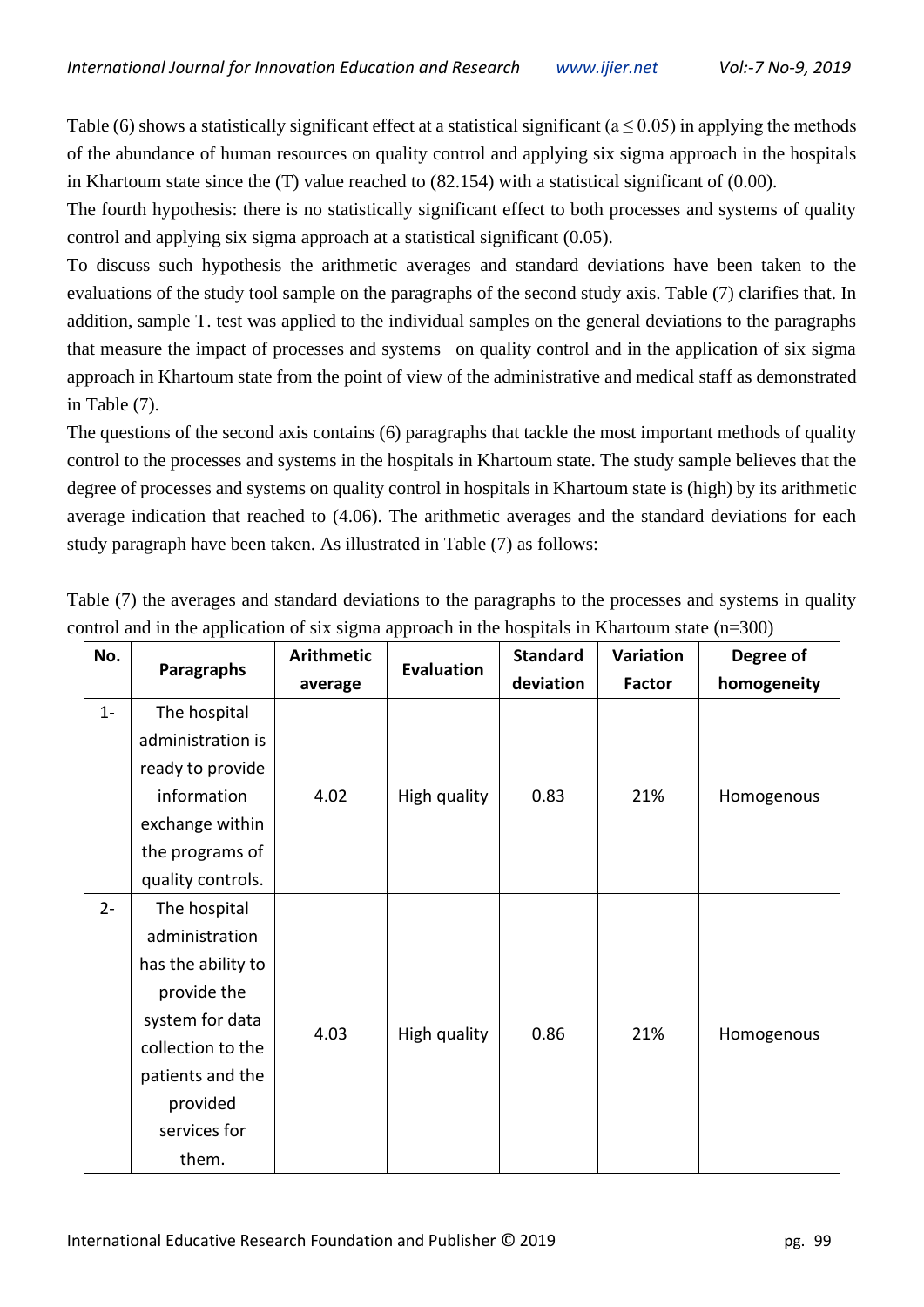| $3-$ | The hospital<br>administration is<br>ready to provide<br>a continuously<br>updated<br>information<br>system                                                                 | 4.11 | High quality    | 0.89 | 22% | Homogenous |
|------|-----------------------------------------------------------------------------------------------------------------------------------------------------------------------------|------|-----------------|------|-----|------------|
| $4-$ | The hospital<br>administration is<br>ready to provide<br>a direct<br>communication<br>system with the<br>trainers of<br>quality control<br>program                          | 4.01 | High quality    | 0.84 | 21% | Homogenous |
| $5-$ | The higher<br>management<br>has the ability to<br>provide<br>software that<br>enable the<br>usage of tools<br>and modern<br>techniques to be<br>used in training<br>process | 4.04 | High quality    | 0.86 | 21% | Homogenous |
| 6.   | The hospital<br>administration<br>executes the<br>training<br>programs<br>according to<br>clear basis and<br>standard                                                       | 4.12 | High quality    | 0.80 | 19% | Homogenous |
|      | <b>Overall average</b>                                                                                                                                                      | 4.06 | High<br>quality | 0.57 | 14% | Homogenous |

**Source:** prepared by the researcher by using SPSS.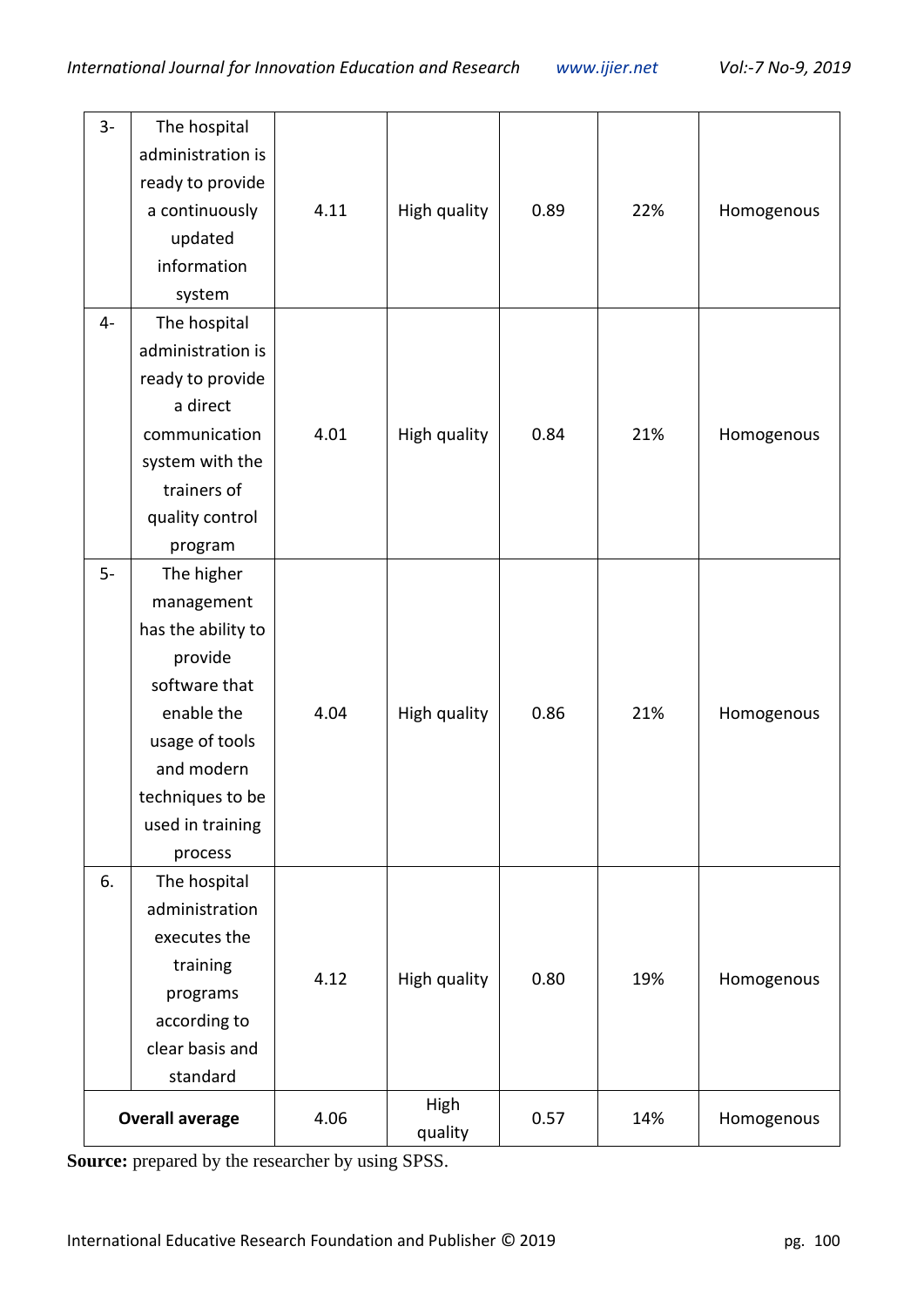#### **Table (7) indicates that:**

- Paragraph (6) "The hospital administration executes the training programs according to clear basis and standard" occupies the first rank with the arithmetic average (4.12), followed by paragraph (3) "The hospital administration is ready to provide a continuously updated information system " with the arithmetic average (4.11) high degree.
- Paragraph (4) "The hospital administration is ready to provide a direct communication system with the trainers of quality control program" occupies the last rank with the arithmetic average (4.11) intermediate degree.

**Fourth axis question:** the extent of having the processes and the systems in the application of six sigma approach in order to obtain outstanding results in quality control.



**Source:** prepared by the researcher by using Excel. **Figure (4):** clarifies the questions of the fourth axis

Table (8) the results of applying one sample.t test to the overall average for measuring the impact of systems and processes on quality control and applying six sigma approach in the hospitals in Khartoum state  $(n=300)$ .

| <b>Field</b>                                                                        | Arithmetic<br>average | <b>Standard</b><br>deviations | Degrees of<br>freedom | T value | A statistical<br>significant |
|-------------------------------------------------------------------------------------|-----------------------|-------------------------------|-----------------------|---------|------------------------------|
| Measuring the impact of<br>systems and processes on<br>quality control and applying | 4.06                  | 0.57                          | 299                   | 123.105 | 0.00                         |
| six sigma approach                                                                  |                       |                               |                       |         |                              |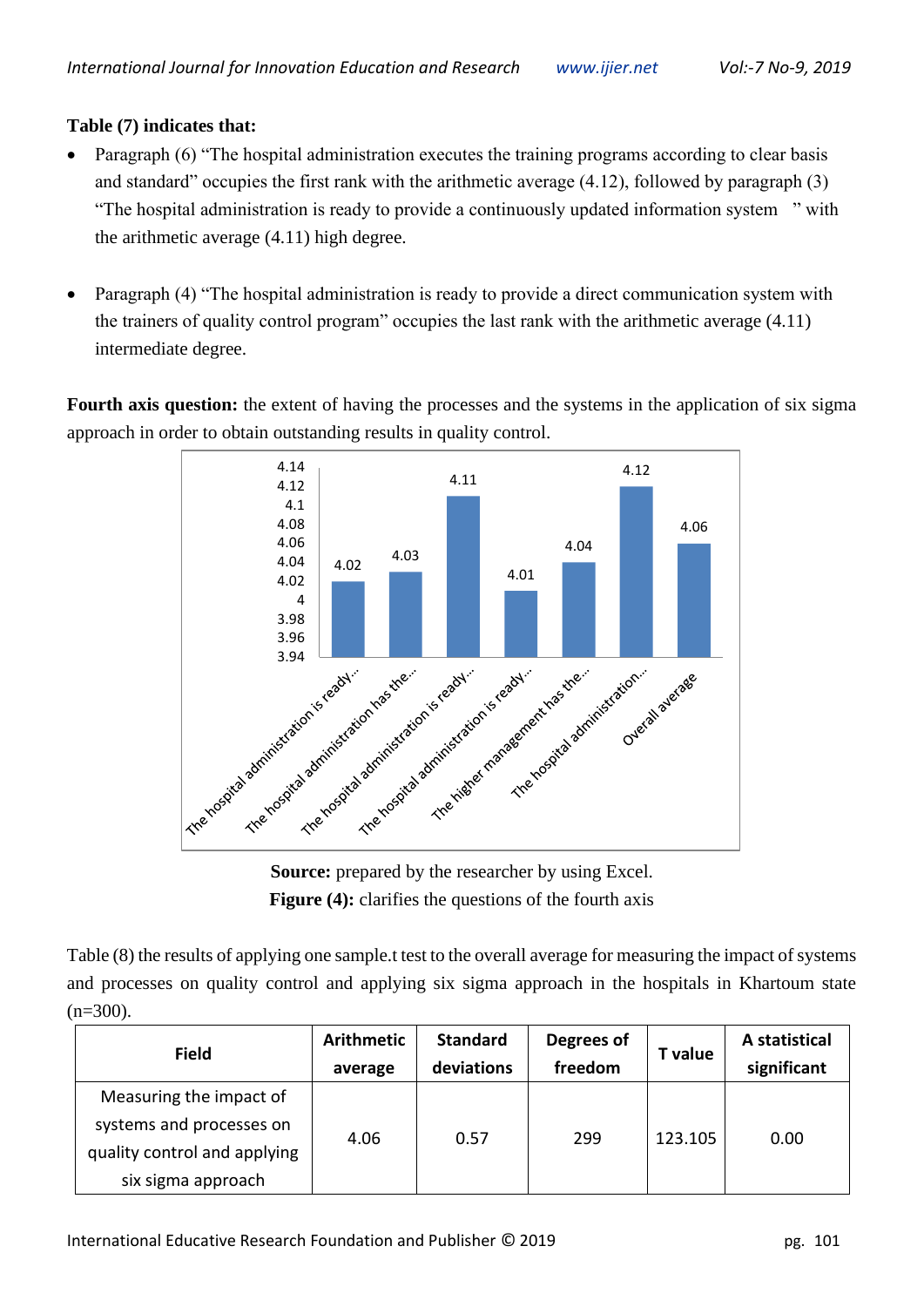**Source:** prepared by the researcher by using SPSS.

Table (8) shows a statistically significant effect at a statistical significant ( $a \le 0.05$ ) to the processes and systems in quality control and in the application of six sigma approach in the hospitals in Khartoum state since the (T) value reached to (123.105) with a statistical significant of (0.00).

The high proportion indicated that the hospital administration executes the training programs according to clear basis and standards. In addition, the hospital administration is ready to provide a continuously updated information system. Moreover, the hospital administration is ready to provide a direct communication system with the trainers of quality control programs with an intermediate degree.

# **Findings:**

#### **The study came to the following findings:**

- 1- The hospital administration has the necessary preparation to use six sigma approach with a high degree.
- 2- The hospital management has the material potential (furniture, equipment, ...) to use the Six Sigma curriculum with an intermediate degree.
- 3- The administration has a clear strategic plan in applying six sigma approach with an intermediate degree.
- 4- The hospital administration keens on training the department heads to constitute work teams for the process of continuous improvement with a high degree.
- 5- The hospital administration is continuously improving the purpose of reducing the deviations and errors that occur.
- 6- The hospital administration is able and ready to assign consultancies and experts for applying quality control program with a high degree.
- 7- The hospital administration is not ready for connecting the promotions in hospitals with quality control program.
- 8- The hospital administration executes the training programs according to clear basis and standards.
- 9- The hospital administration is ready to provide a continuously updated information system.
- 10- The hospital administration is ready to provide a direct communication system with the trainers of quality control program.

# **Recommendations:**

In the light of the study findings, the study recommends the following:

- 1- Connecting promotions' system in the governmental hospitals in Khartoum state with quality control program.
- 2- Interesting in the comprehensive quality and assuring the possibility of using it in the hospitals in Khartoum state due to its practical and scientific importance as well as in improving the quality of services and provided processes.